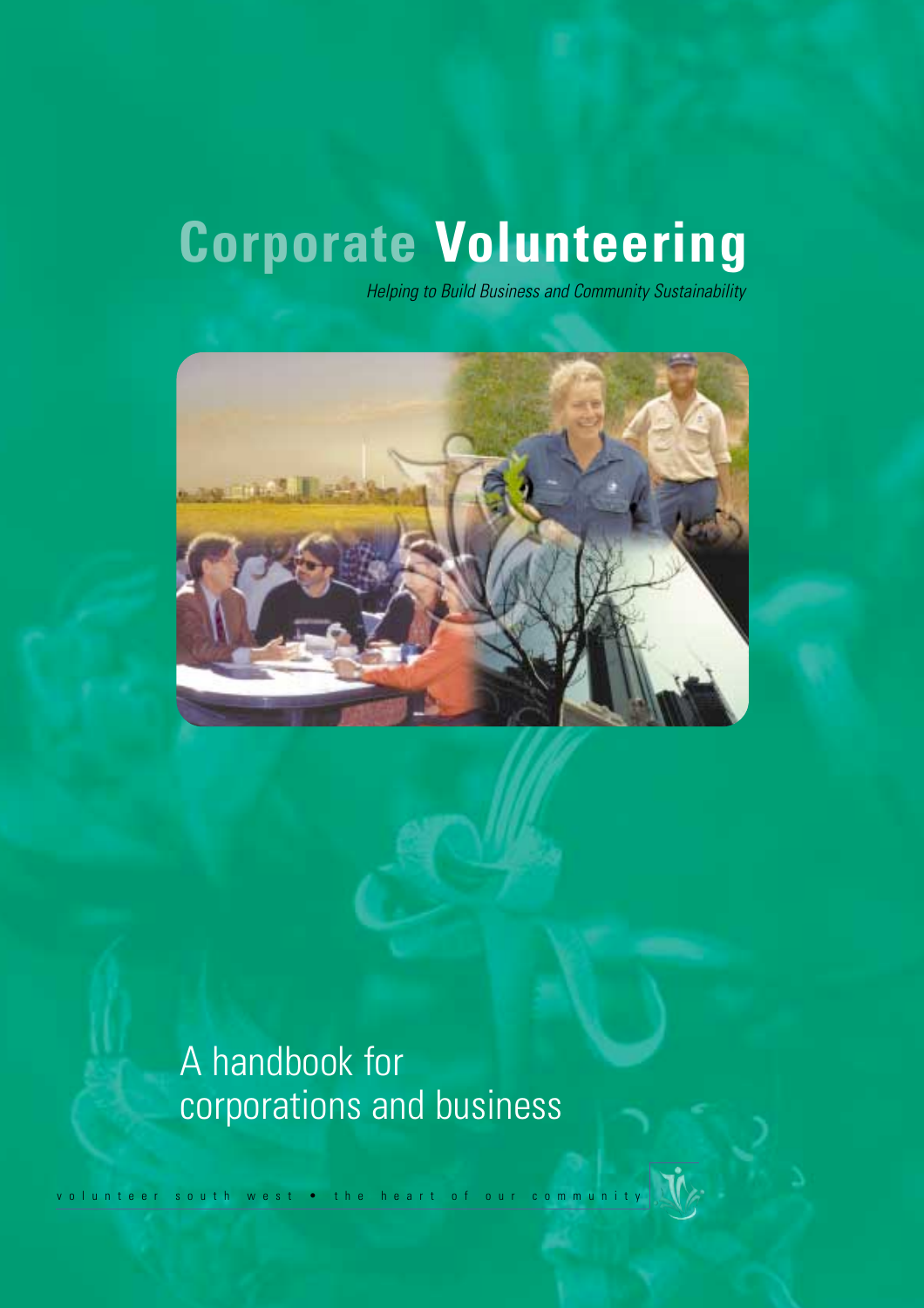





### **This study was sponsored by**

Volunteering Western Australia City West Lotteries House 2 Delhi Street West Perth WA 6000

**through the IYV Working Together Grants** 

## **funded by**

Lotteries Commission of Western Australia PO Box 1113 Osborne Park WA 6917

## **Publication sponsored by**

Commonwealth Department of Family and Community Services Athlon Drive, Greenway Tuggeranong ACT 2900

## **© 2001**

This publication is subject to copyright. Apart from fair dealing for the purpose of private study, research, criticism or review as permitted under the Copyright Act, no part may be produced without written permission from the publisher.

## **Volunteer South West**

Lotteries House 101 Victoria Street Bunbury WA 6230 Tel: (08) 9791 3214 Fax: (08) 9791 7060

### **ISBN 0-9579684-0-X**

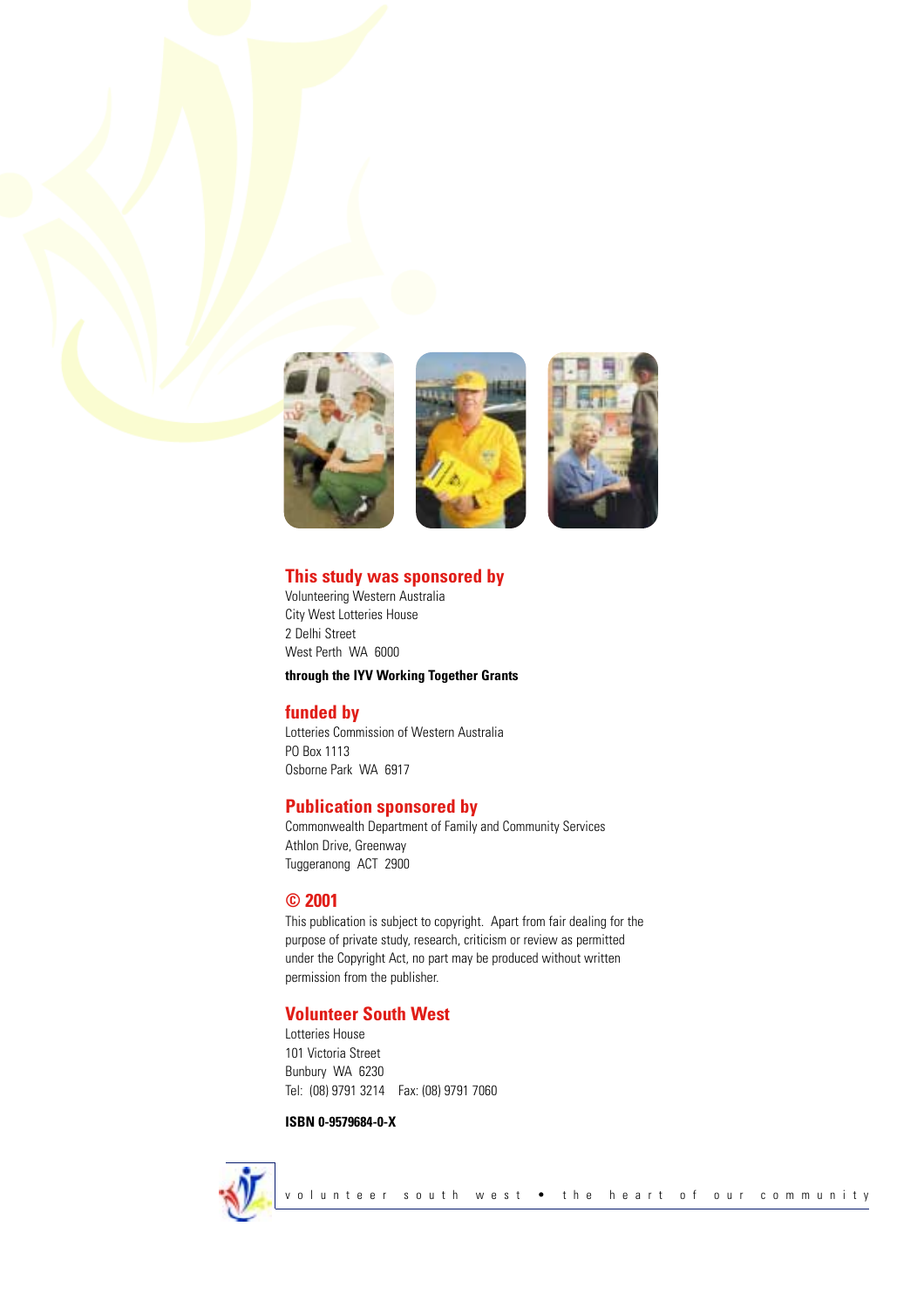

## **Volunteer South West**

**Bunbury, Western Australia**

in conjunction with

## **Edith Cowan University**

**The Centre for Regional Development and Research**

Authors Carl Holroyd and Anthony Silver

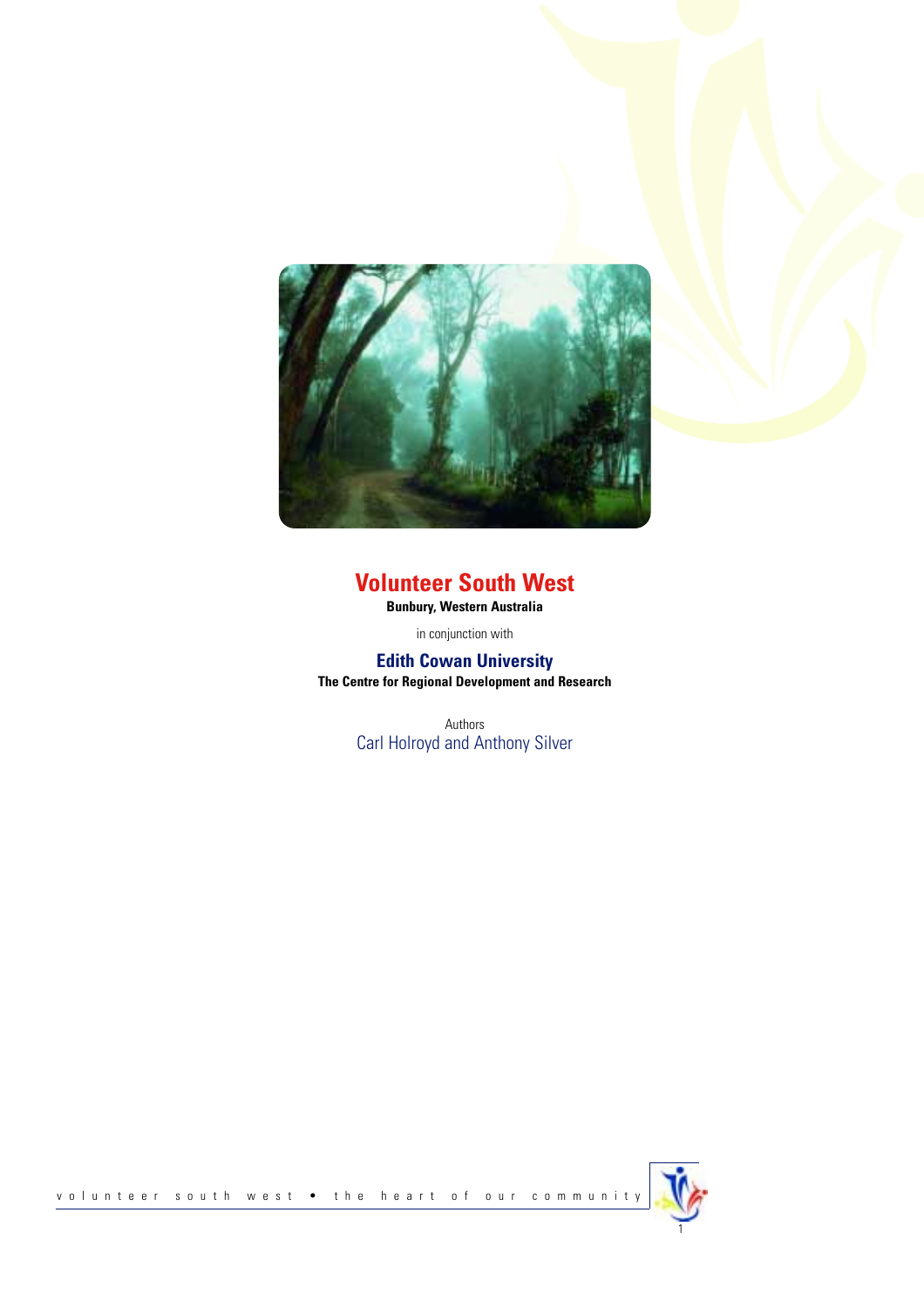## **Foreword**

## **Tony Howarth, Challenge Bank**

Corporate volunteering recognises the value of business engaging with people in the community. The benefits for business are many. It improves their reputation, internal culture, productivity and long-term sustainable future in the community. For employees, it improves their professional development, leadership opportunities and morale.

Corporate volunteering is an integral part of what is called the social coalition – a coalition where business, communities and government work together to respond to entrenched problems for people in the community, improving corporate sustainability and allowing flexible, innovative solutions to develop at the local level. The social coalition is a serious attempt to advance a more integrated society where individuals won't be left behind and emerging corporate social responsibility trends are progressed.

I congratulate Volunteer South West for this contribution to volunteering, especially in the International Year of the Volunteer and I congratulate the many organisations who have built strategic corporate volunteering programs into their core operations. For those organisations who are considering corporate volunteering, I encourage you to take up this challenge as part of your strategic plan for success and prosperity.

#### **Tony Howarth**

Prime Minister's Community Business Partnership and CEO, Challenge Bank Ltd Western Australia



### **Volunteer South West**

Volunteer South West, is a not for profit community organisation in Bunbury, Western Australia. The agency promotes volunteering in building the spirit of South West regional communities through the provision of efficient and effective volunteer referral and resource services.

Recognising the opportunities presented under the 2001 United Nations International Year of the Volunteer to further enhance the relationship between the voluntary and corporate sectors in the South West region, Volunteer South West in collaboration with Edith Cowan University undertook to research and develop a handbook on Corporate Volunteering. The objective of the research was to assist corporate and business organisations develop and implement effective partnership models of volunteering and community development. The need for the handbook was driven largely from local corporations and businesses wanting to extend their level of community involvement through the implementation of volunteer programs.

I certainly believe this handbook will provide a sound basis for exploration of partnership models between regional business, local government and community organisations. Volunteer South West is very pleased to have participated in a project that supports the development and recognition of corporate volunteering in Western Australia.

#### **Nadine Carter**

Coordinator, Volunteer South West

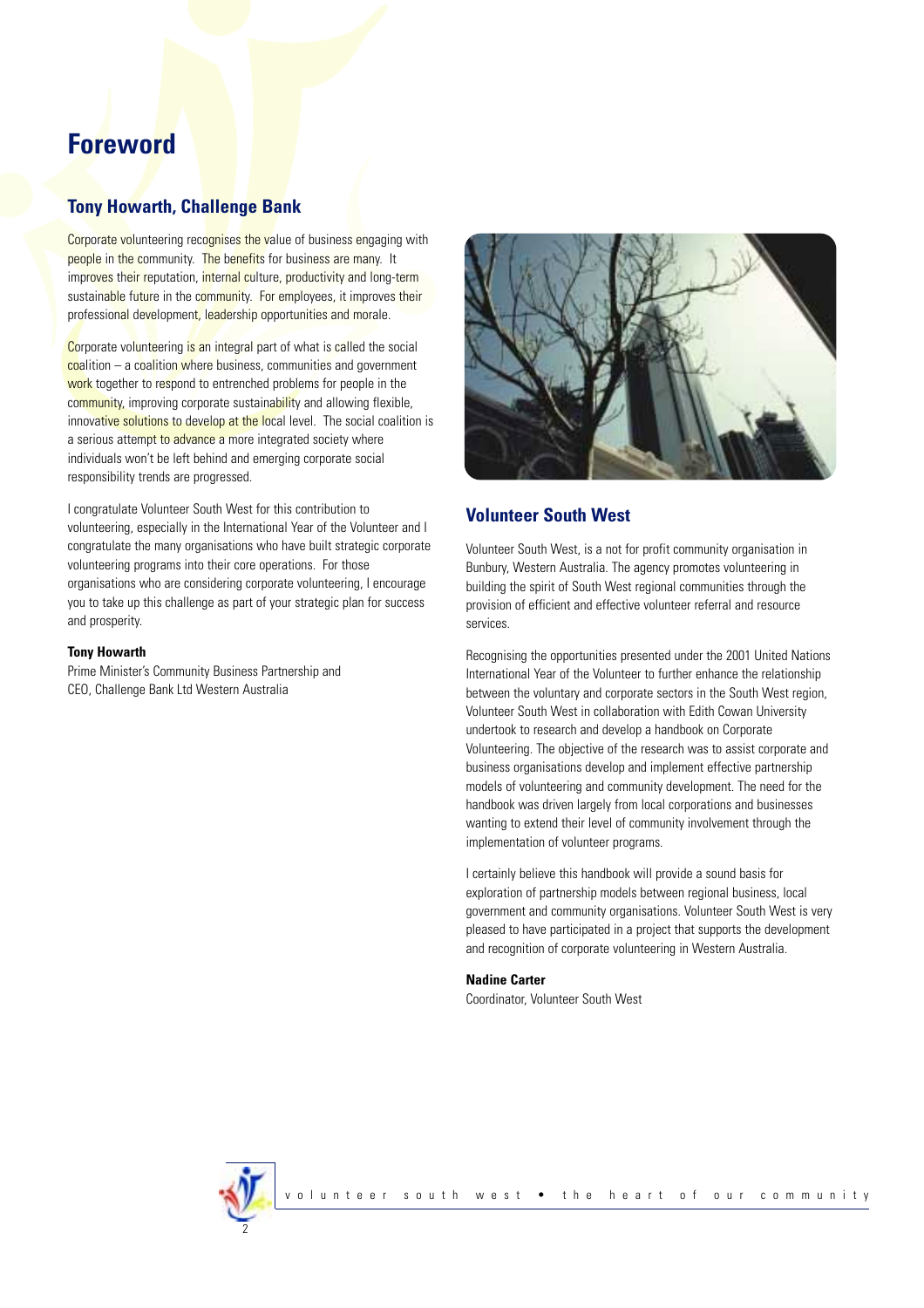## **Contents**

| 1.0                                                                              | <b>Introduction</b>                          |                         |                                                                                                                                                                                                                                                                                                              |         |         | page 4                                                                    |
|----------------------------------------------------------------------------------|----------------------------------------------|-------------------------|--------------------------------------------------------------------------------------------------------------------------------------------------------------------------------------------------------------------------------------------------------------------------------------------------------------|---------|---------|---------------------------------------------------------------------------|
| 2.0                                                                              | 2.1<br>2.2<br>2.3                            | <b>Why Be Involved?</b> | <b>Organisational Benefits</b><br><b>Employee Benefits</b><br><b>Community Benefits</b>                                                                                                                                                                                                                      |         |         | page 5<br>page 6<br>page 6<br>page 7                                      |
| 3.0                                                                              | <b>Models of Community Involvement</b>       |                         |                                                                                                                                                                                                                                                                                                              |         |         | page 8                                                                    |
|                                                                                  | <b>Corporate Partnership/Alliance</b><br>3.1 |                         |                                                                                                                                                                                                                                                                                                              |         | page 8  |                                                                           |
|                                                                                  | 3.2                                          |                         | <b>Employee Volunteering Programs (EVP's)</b>                                                                                                                                                                                                                                                                |         |         | page 10                                                                   |
|                                                                                  |                                              | 3.2.1                   | Matching                                                                                                                                                                                                                                                                                                     |         | page 10 |                                                                           |
|                                                                                  |                                              | 3.2.2                   | Local One-off Events                                                                                                                                                                                                                                                                                         |         | page 10 |                                                                           |
|                                                                                  |                                              | 3.2.3                   | <b>Targeted Programs</b>                                                                                                                                                                                                                                                                                     |         | page 10 |                                                                           |
|                                                                                  |                                              | 3.2.4                   | Loaned Personnel                                                                                                                                                                                                                                                                                             |         | page 11 |                                                                           |
|                                                                                  |                                              | 3.2.5                   | Released Time & Time Banks                                                                                                                                                                                                                                                                                   |         | page 12 |                                                                           |
|                                                                                  |                                              | 3.2.6                   | Mentoring                                                                                                                                                                                                                                                                                                    |         | page 12 |                                                                           |
|                                                                                  |                                              | 3.2.7                   | Retiree Programs                                                                                                                                                                                                                                                                                             |         | page 12 |                                                                           |
|                                                                                  |                                              | 3.2.8                   | Keys to Success for EVP's                                                                                                                                                                                                                                                                                    |         | page 13 |                                                                           |
|                                                                                  | 3.3                                          |                         | <b>Donation Models</b>                                                                                                                                                                                                                                                                                       |         |         | page 13                                                                   |
|                                                                                  |                                              | 3.3.1                   | <b>In-Kind Donations</b>                                                                                                                                                                                                                                                                                     |         | page 13 |                                                                           |
|                                                                                  |                                              | 3.3.2                   | Matched Giving and Financial Support                                                                                                                                                                                                                                                                         |         | page 13 |                                                                           |
|                                                                                  |                                              | 3.3.3                   | Pro Bono Assistance                                                                                                                                                                                                                                                                                          |         | page 13 |                                                                           |
| 4.0                                                                              | 4.1<br>4.2<br>4.3<br>4.4<br>4.5<br>4.6       |                         | <b>Implementing a Program</b><br><b>Planning and Defining a Project</b><br><b>Stakeholder Identification</b><br><b>Assigning a Coordinator, Staffing &amp; Supervision</b><br><b>Insurance and Occupational Safety &amp; Health</b><br><b>Finances and Resources</b><br><b>Recognising Volunteer Efforts</b> |         |         | page 14<br>page 15<br>page 15<br>page 15<br>page 15<br>page 16<br>page 16 |
| 5.0                                                                              | 5.1<br>5.2<br>53<br>5.4<br>5.5               |                         | <b>Evaluating the Program</b><br><b>Why Evaluate</b><br><b>What to Evaluate</b><br><b>Methods of Evaluation</b><br><b>When to Evaluate</b><br><b>Interpreting &amp; Reporting Results</b>                                                                                                                    |         |         | page 17<br>page 17<br>page 17<br>page 18<br>page 19<br>page 19            |
| 6.0                                                                              | <b>Conclusion</b>                            |                         |                                                                                                                                                                                                                                                                                                              |         |         | page 19                                                                   |
|                                                                                  |                                              |                         | <b>Appendix A - Definition of Terms</b>                                                                                                                                                                                                                                                                      |         |         | page 20                                                                   |
| <b>Appendix B - Case Studies</b>                                                 |                                              |                         |                                                                                                                                                                                                                                                                                                              | page 20 |         |                                                                           |
| Appendix C - Basic Characteristics Evaluation Methods & Example Evaluation Areas |                                              |                         |                                                                                                                                                                                                                                                                                                              | page 23 |         |                                                                           |
| <b>Appendix D - Resources and Proformas</b>                                      |                                              |                         |                                                                                                                                                                                                                                                                                                              | page 24 |         |                                                                           |
| Appendix E - Bibliography and References                                         |                                              |                         |                                                                                                                                                                                                                                                                                                              | page 28 |         |                                                                           |



volunteer south west • the heart of our community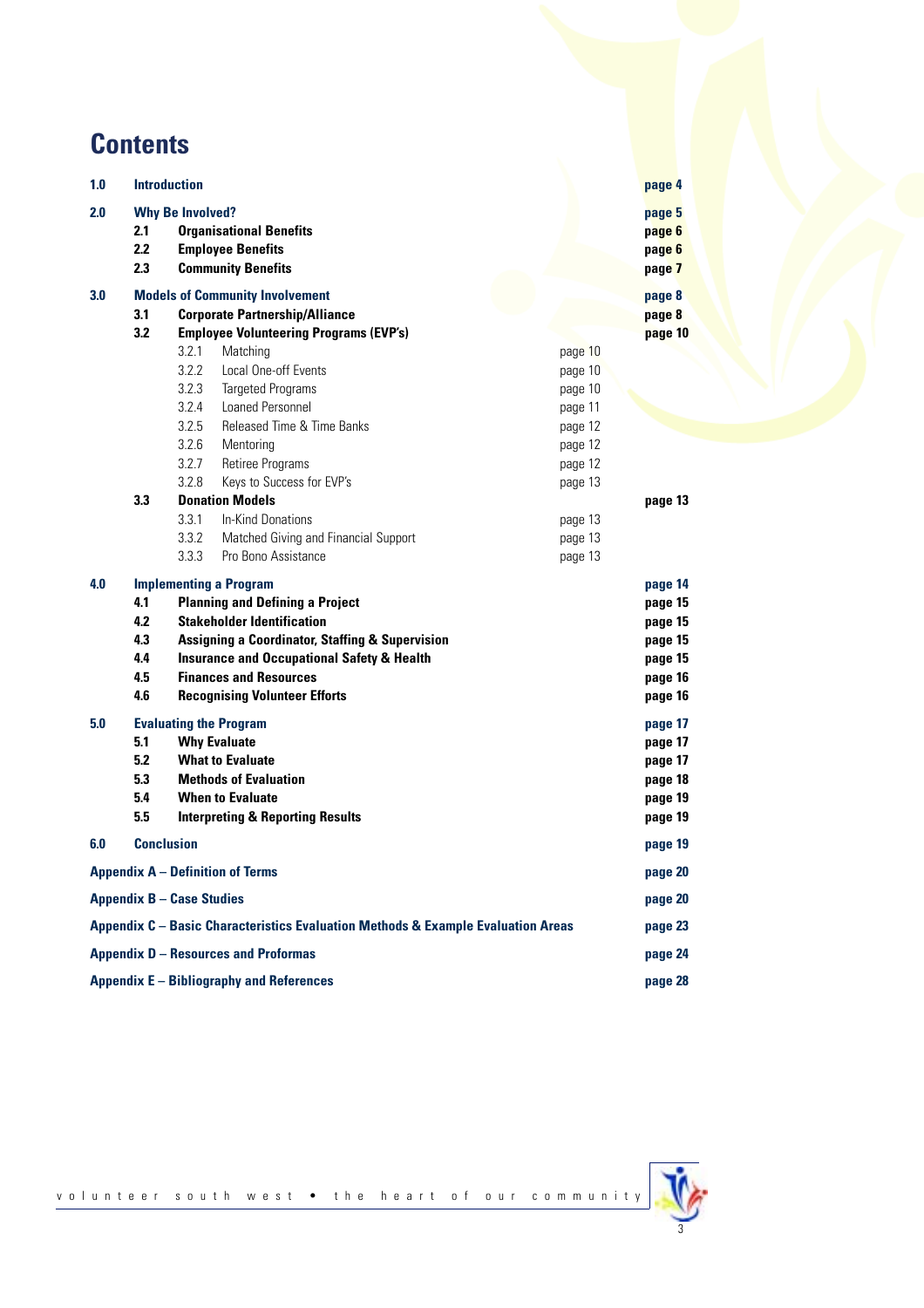## **1.0 Introduction**

The 2001 United Nations International Year of the Volunteer has highlighted volunteer activities worldwide. Along with traditional areas of volunteering such as the non-profit sector, community services and welfare providers, business has emerged as significant contributor to volunteerism.

Volunteering has arrived as a major focus in the way business and community form and view their relationships. Employee volunteering programs and community partnering run within corporations as part of normal business operations are gaining in momentum and are now seen by some corporations as central to their corporate vision.

In Australia the non-profit sector has been the main, and most visible, area of volunteer activity from the formation of the first private charity in 1813 up until the present day. These non-government organisations have traditionally relied on government funding and partnering to provide a broad range of community services, increasingly in the welfare sector.<sup>1</sup> Most of these non-profit organisations rely heavily on volunteers to maintain and run their day-to-day operations.

Recently there has been a shift in focus on the latter arrangement with the 2001 Liberal Governments' 'social coalition' statement and particularly the emphasis on "corporate community involvement" through "The Prime Minister's Community Business Partnership"<sup>2</sup> initiative. This calls for greater corporate involvement and working partnerships with non-profit and community based organisations and is a 'top-down' approach to implementing corporate/community programs. Along with this there has been an increase in employee driven or 'bottom-up' corporate volunteering programs initiated by employees wanting to 'give something back' to their communities.



Corporations are increasingly seen to be operating within the community rather than apart from it. The opportunity in Australia for corporations and business to benefit from direct community activity is rapidly increasing along with the call from the community sector for corporations and businesses to be more accountable and transparent within their business operations.

This handbook is designed primarily as a guide and is aimed at translating ideas into action. It is written so that organisations and their employees can read and use the document in a number of ways. Firstly, as an introductory guide to the principles of partnerships and employee volunteer programs secondly, to raise awareness of volunteering in general, and thirdly, the handbook is designed as a systematic reference to volunteer program implementation. Also included is a resource kit including web sites, bibliography and a guide to local volunteer referral centres and other groups involved in volunteering.

In line with the above, this handbook is intended to act as an introduction, guide and resource for those corporations and businesses wishing to investigate models of community/business partnering or implement employee-volunteering programs (EVPs).

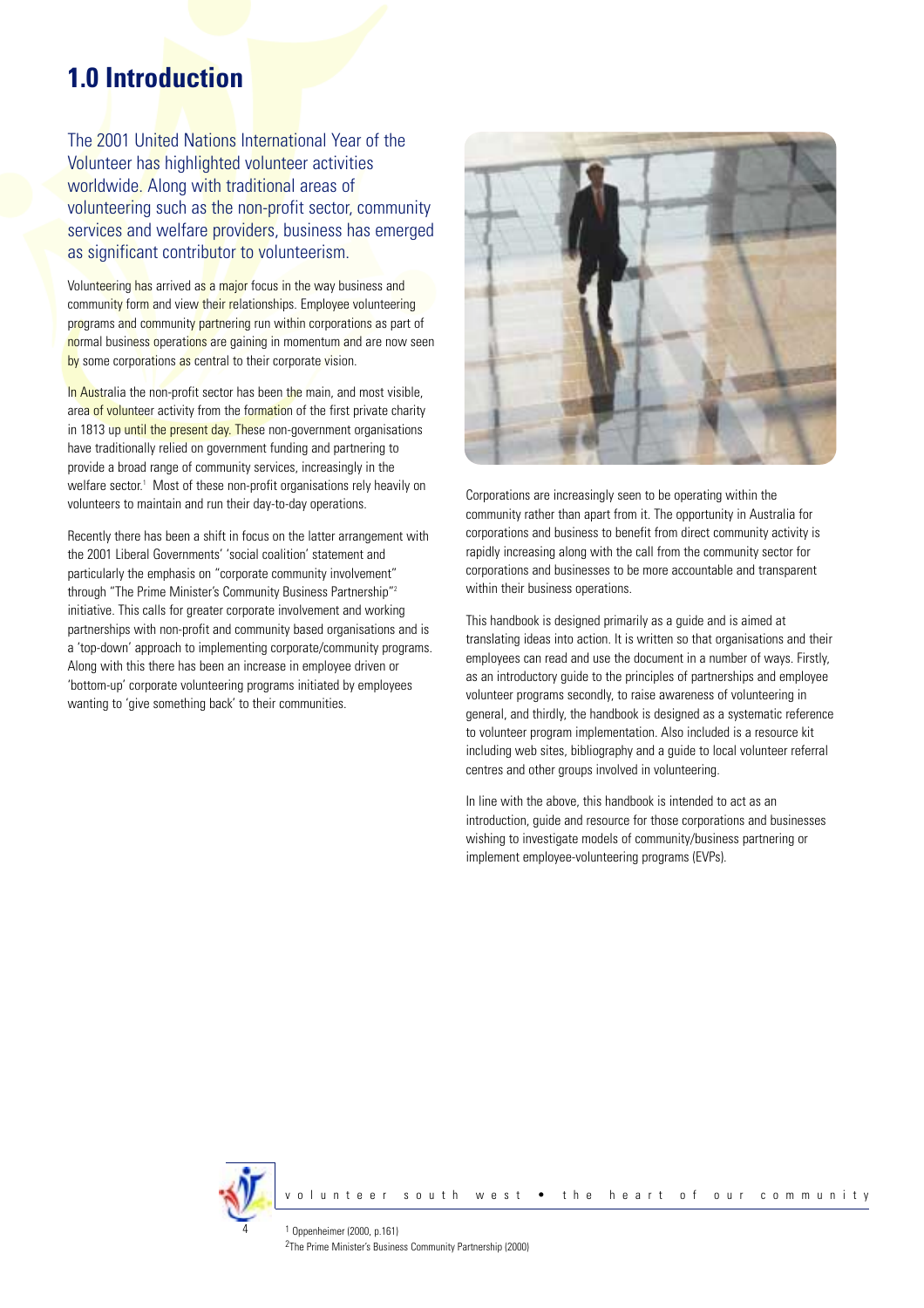## **2.0 Why Be Involved?**

The motivational factors that drive stakeholders in a volunteer program or partnership are the key to successful process and outcomes. Motivating factors for companies, communities and employees may be varied and should be considered from each individual stakeholder's point of view. The benefits of implementing a volunteer program may be highlighted to stakeholders, helping to motivate them towards an intended project.

Volunteer partnerships allow the company to direct their labour force to mutually beneficial projects in the community. Indicators point to volunteer community placements as a valuable training ground with workers gaining in skills and communication development. This has a corresponding gain in positive company image.

Figure A highlights the flow on effects that occur from community interaction through volunteer programs and the possible benefits that may result. Benefits are more likely to occur if company, community and employee goals and values are respected and ensured to be of central importance to any project initiated. Values relate to concurrent corporate policies and community ideals. Goals are those intentions of both corporation and community that aim to achieve a directed outcome.



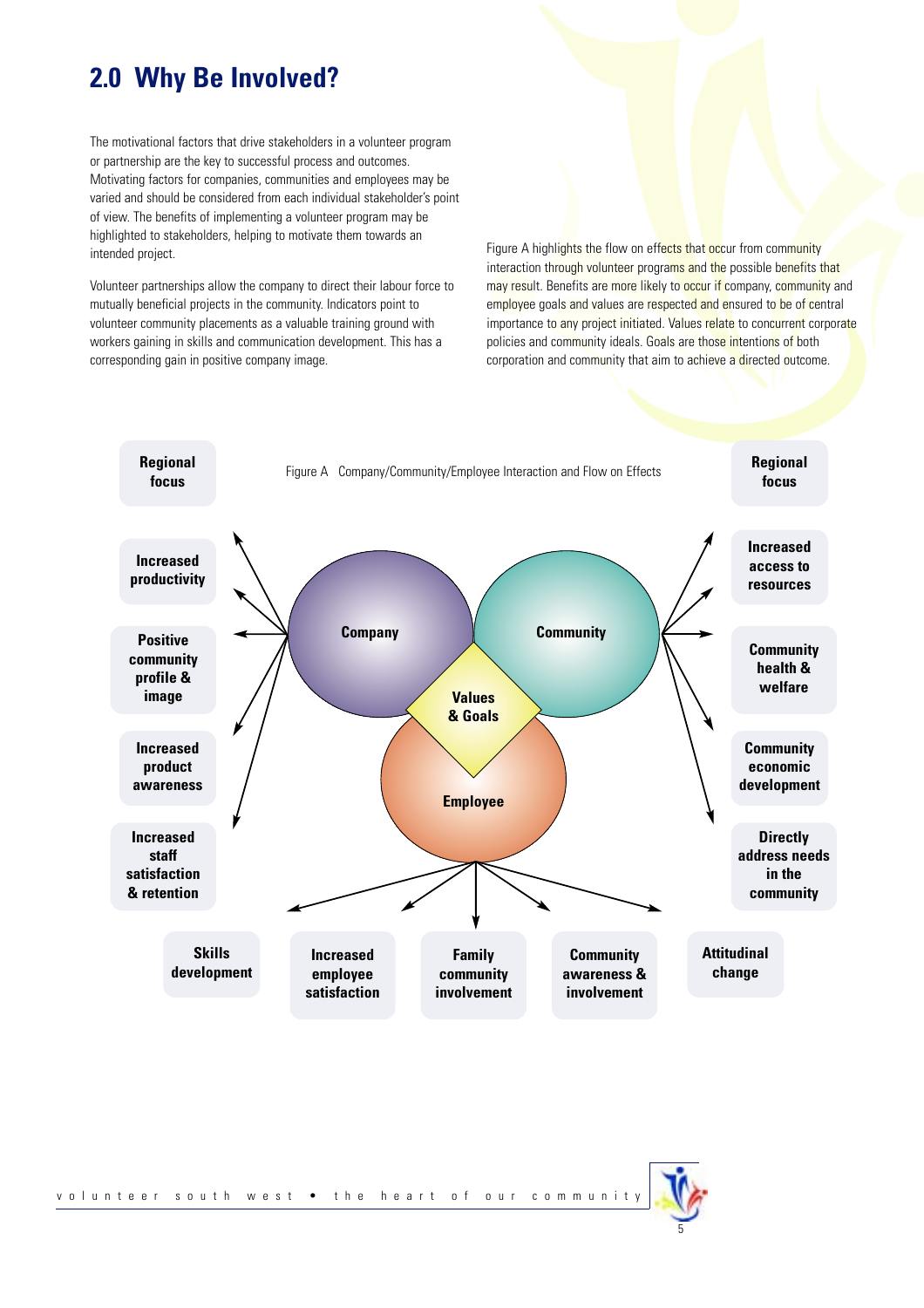## **2.1 Organisational Benefits**

The benefits to companies are attributed to the primary areas of Human Resource Development, Marketing, Productivity and Social Awareness/Acceptance. Companies may benefit from the charitable act of volunteer programs run in their local community by attracting future community investment. This is in addition to the commercial incentives through positive public exposure, plus gaining a more skilled and fulfilled workforce. The company may have a 'social agenda' within its corporate vision that is beneficial to the community. However, it is reasonable to say that the **company must also derive benefits that make** the ongoing motivation and support of programs possible. Tabulated below are the possible benefits to companies.

#### **Organisational Benefits through Community Involvement**

- Improved community perception/marketing potential through contact, positive image
- Creation of culture of caring and community service by promoting how the company cares through community involvement (higher, positive profile in the community)
- Improved communications as people from different sites, departments and levels of seniority work together on social community initiatives
- A licence to operate through the approval of local community by the demonstration of good social policy practice
- Improved relationships with customers who increasingly demand information about companies 'corporate-citizenship' activities
- Greater networking through community links
- Improved morale and motivation
- Bridging the gap between company and community

#### **Benefits for Organisational Operation**

- Lower staff turnover, attracts and maintains good employees
- Better company relations
- Positive effect on productivity
- Greater employee fulfilment
- Skill and ability increase for employees
- Reduced absenteeism and fewer labour stoppages
- Lower error rates
- Encourages personal and professional growth that can strengthen the workforce

TARI F 1 (Adapted from Heidrich, 1990)



### **2.2 Employee Benefits**

There are three main areas of advantage for participants whose employer encourages self-involvement in volunteer programs. The principal areas are skill development, overcoming job insecurity and helping to combat social exclusion.<sup>3</sup> Many participants develop their 'people skills', such as ability to collaborate and communicate effectively, whilst involved in voluntary community work. Beyond skills development, employees are seen to gain increased self-worth and gain greater awareness of community activity and how to access community services.

#### **Employee Benefits gained from Community Volunteering Activities**

## **Skills Gain**

- Planning skills
- **Budgeting skills**
- Communication skills
- Accountability and assessment reporting
- Organisational and time management skills
- People skills caring, negotiating, listening
- Survival skills stress management  $\&$  prioritisation
- Skills for working with others greater collaboration, influencing and teamwork

#### **Perspective and Attitudinal Changes**

- Increased social contact, awareness and interest
- Personal fulfilment & job satisfaction
- More innovative response to difficulties
- Enhancement of calculated risk taking
- Enlarged sense of community and social obligation
- Heightened appreciation of the benefits of team work
- Affirmation of personal capability and worth
- Positive resistance to feelings of isolation and alienation

TABLE 2 (Adapted from Heidrich, 1990)



volunteer south west • the heart of our community

3Lukka, P. (2000); Heidrich, K. W. (1990); Suggett, Goodsir, & Pryor (2000); Points of Light Foundation and Volunteer Centre National Network (2001) & Institute for Volunteer Research UK (2001).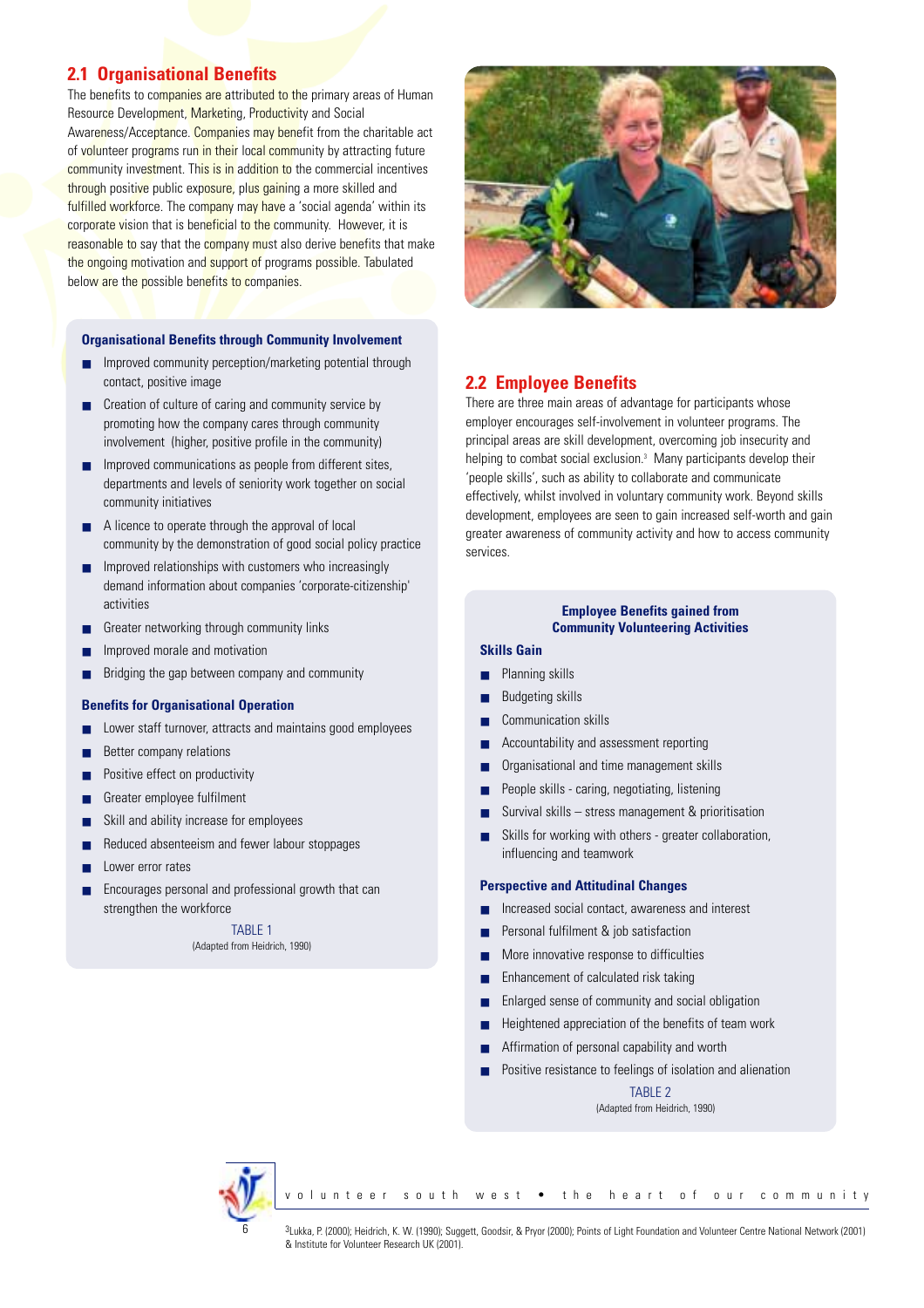## **2.3 Community Benefits**

Communities will benefit beyond the successful implementation and completion of a program. Below are listed some benefits that may be gained which help link community and business.

#### **Benefits to the Community**

- New talent & energy interacting in the community
- New resource access complementing community needs
- Fresh perspective of company operations and company community involvement
- Low-cost solution to addressing community problems & needs
- Direct targeting of community needs
- More open & inclusive involvement & interaction
- Building trust & reciprocity amongst stakeholders
- Improving community health & development

TABLE 3 (Adapted from Heidrich, 1990)



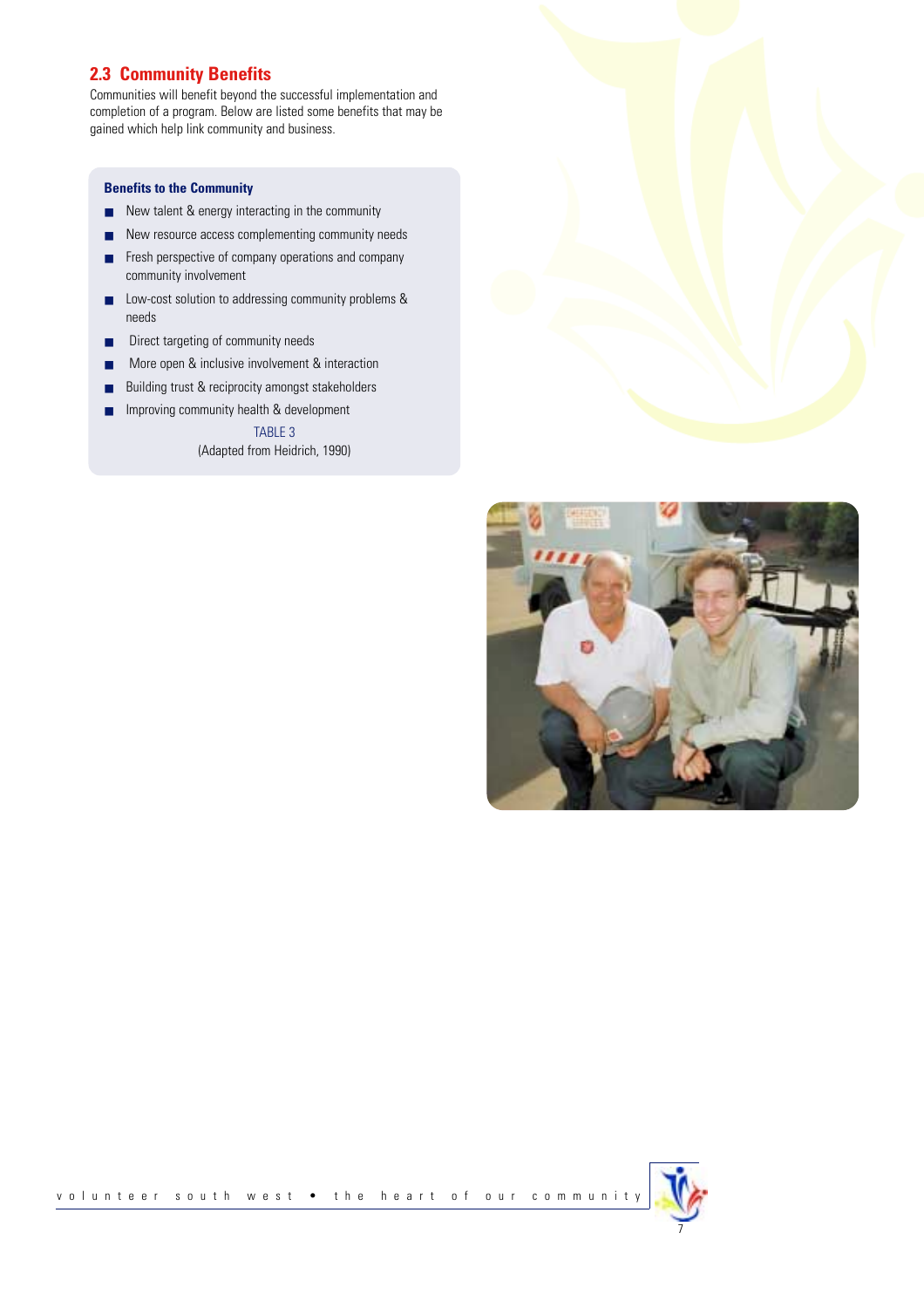## **3.0 Models of Community Involvement**

This chapter gives an overview of models and best practice guidelines when considering the type of partnering/volunteer project to become involved with. The ideas have been compiled from a number of sources listed in the reference and resource sections of this handbook.

The Centre for Corporate Public Affairs and The Business Council of Australia<sup>4</sup> have defined five vehicles of Australian community corporate involvement. These are:

- 1. Corporate Partnership/Alliance
- 2. Employee Centred or Employee Volunteer Programs
- 3. Donations direct or via intermediaries
- 4. Cause Related Marketing (CRM); sponsorship
- 5. Community access forums

This guidebook is concerned with vehicles 1, 2 and 3, which are directly aligned with the principles of volunteerism. Their characteristics and status are tabulated below.

#### **Defining vehicles of Corporate Community Involvement**

| <b>Vehicle</b>                                     | <b>Characteristics</b>                                                                                                                                                                                                                                                                            | <b>Status</b>                                                                                                                                            |
|----------------------------------------------------|---------------------------------------------------------------------------------------------------------------------------------------------------------------------------------------------------------------------------------------------------------------------------------------------------|----------------------------------------------------------------------------------------------------------------------------------------------------------|
| <b>Partnership/Alliance</b>                        | Relationship is frequently with issues-focussed<br>stakeholders in order to build trust, etc; formal<br>commitment of resources to achieve stated social<br>outcomes; control over use of company resources;<br>involvement of employees and line managers; long<br>term focus; social reporting. | Suits large companies with management capability.<br>Initiated in resource sector. Now applied elsewhere.                                                |
| <b>Employee Centered</b>                           | Employees values seen to reflect community values;<br>management plays a coordinating role; benefits accrue<br>to company through employees.                                                                                                                                                      | Popular for many years, particularly with US<br>companies. Emerging now in others, often as<br>centerpiece.                                              |
| Donations - direct or via<br><i>intermediaries</i> | Arms-length; less control of resources, funds; more<br>philanthropic in nature.                                                                                                                                                                                                                   | Donations continue to be a component of community<br>involvement; emerging trend is the use of<br>intermediaries and increased focus on employee giving. |
|                                                    | TARI F 4                                                                                                                                                                                                                                                                                          |                                                                                                                                                          |

(Adapted from Suggett, et al. 2000, p.77)

## **3.1 Corporate Partnership/Alliance**

Corporate community partnerships have been defined as "any relationship where a corporation and non-profit organization share resources for mutual benefit and the benefit of the community".<sup>5</sup> Corporate/community-based partnership/alliance vehicles vary in scope, orientation and aims.

Some programs are loosely structured allowing for flexibility and change as the project develops; others are highly structured with welldeveloped objectives, program implementation and evaluation guidelines. There is no one definitive partnering model. Local requirements along with the company's values and strategic plan will determine largely the type of partnership model for a corporation/business to develop. Partnering can include Employee Centered Programs, hitherto known as Employee Volunteer Programs or EVPs, or Donation programs. An outline of the possible vehicles of community involvement, and the program models, are listed in Figure B.

Australian companies tend to choose models of community involvement that have specific required outcomes. The more complex and formal partnerships are increasingly incorporated in community involvement programs for the mining and financial sectors of business.<sup>6</sup> Formally stated objectives and goals, commitment on a financial or in-kind basis from both sides, coupled with the joint running of the volunteer program, are the main features of a formal partnership/alliance.<sup>7</sup>

Usually a partnership/alliance is formed with the intention of a longterm relationship between stakeholders that mutually benefits all parties involved whilst managing the process in an objective and business-like manner. This includes a continuous evaluation process of the voluntary efforts and program outcomes.<sup>8</sup> Other kinds of partnerships being initiated are one-to-one, between the company and the community group, or between multiple stakeholders, such as company, community groups and local government. Case studies 1 to 9 in Appendix B give examples of successful partnerships/alliances that have operated within Australia.

For companies, partnerships offer greater input into the application of funding or resources they have contributed, whilst offering the possibility of direct participation in a program. In these relationships the partnered stakeholder provides the mechanism for the company's community involvement. Direct participation in a program by the company enables immediate input into the objectives and process of the program, including directing resources to the most needed areas. Table 5 contains a checklist to use when considering forming a partnership/alliance.



volunteer south west • the heart of our community

5Conley-Tyler, M. (2000) 7Ibid

 $^{4}$ Suggett, et al. (2000, p.7) 6Suggett, et al. (2000, P.77) 8Ibid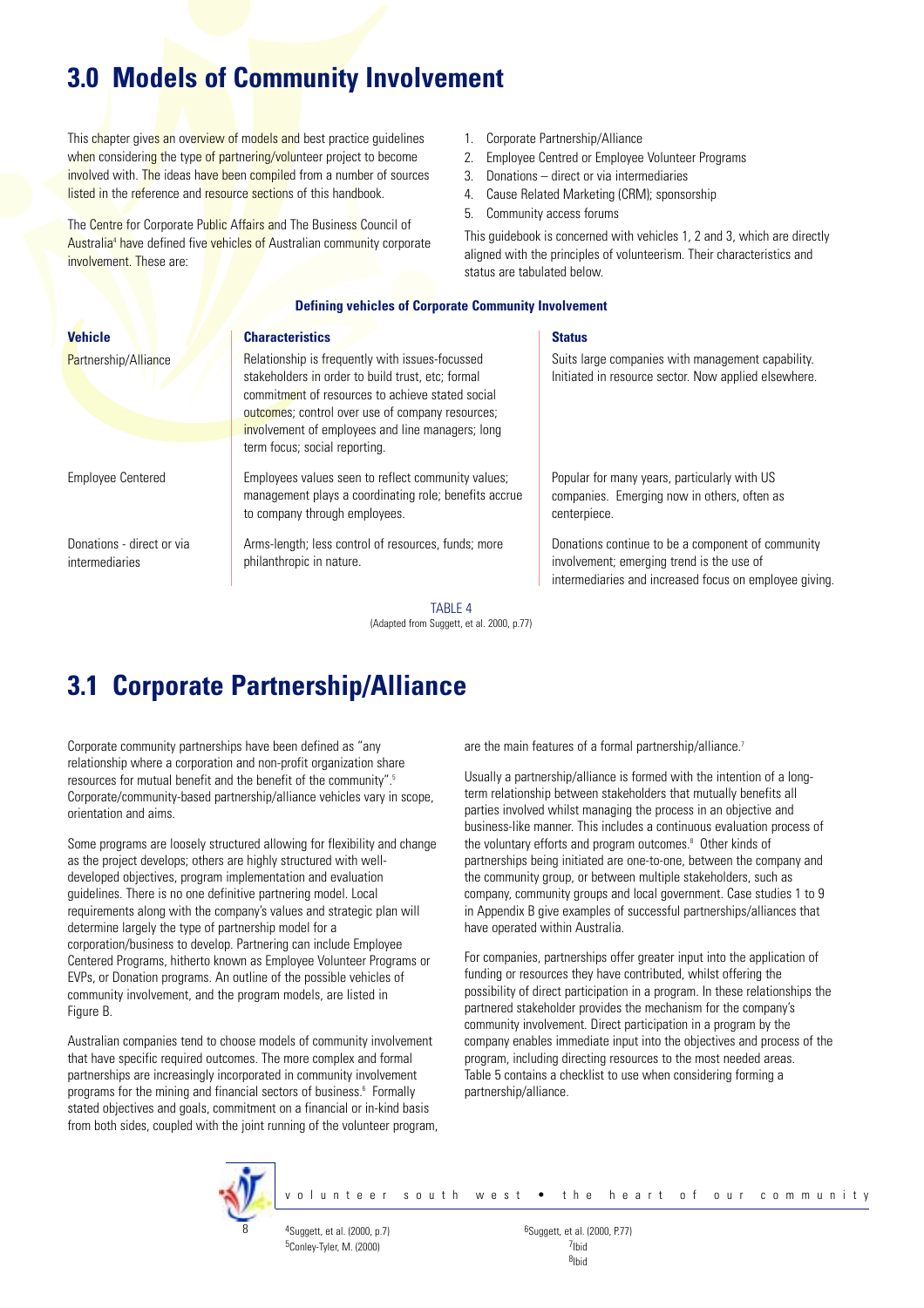#### **Action Checklist for Strategic Partnership Development**

- 1. Undertake an analysis (eg. SWOT Strengths Weaknesses Opportunities & Threats) to ascertain your internal and external operating environment
- 2. Determine parameters of proposed partnership: what is it you are looking for? What do you need?
- 3. Involve your stakeholders. Find out what they want
- 4. Brainstorm potential types of partners
- 5. Identify specific organisations that fit this type
- 6. Develop a shortlist of potential partners
- 7. Do some research on each of these
- 8. Using the collected information, identify possible synergies of interest
- 9. Determine the best person to approach in the organisation
- 10. Follow up
- 11. Negotiate
- 12. Decide on evaluation methods
- 13. Set milestones
- 14. Pre-empt possible issues
- 15. Develop an appropriate arrangement
- 16. Revisit and incorporate developments

#### TABLE 5

(Developed by the Prime Minister's Community Business Partnership)

Being involved in a partnership benefits the company by allowing more direct community feedback. Forming an alliance may also allow for greater networking between company and community. The formation may also increase the competitive edge for a company through the

sustained relationship with stakeholders. The following figure lists the possible vehicles of partnership/alliance and program model areas that may be implemented.



Figure B Partnership/Alliance Vehicles & Volunteer Program Models

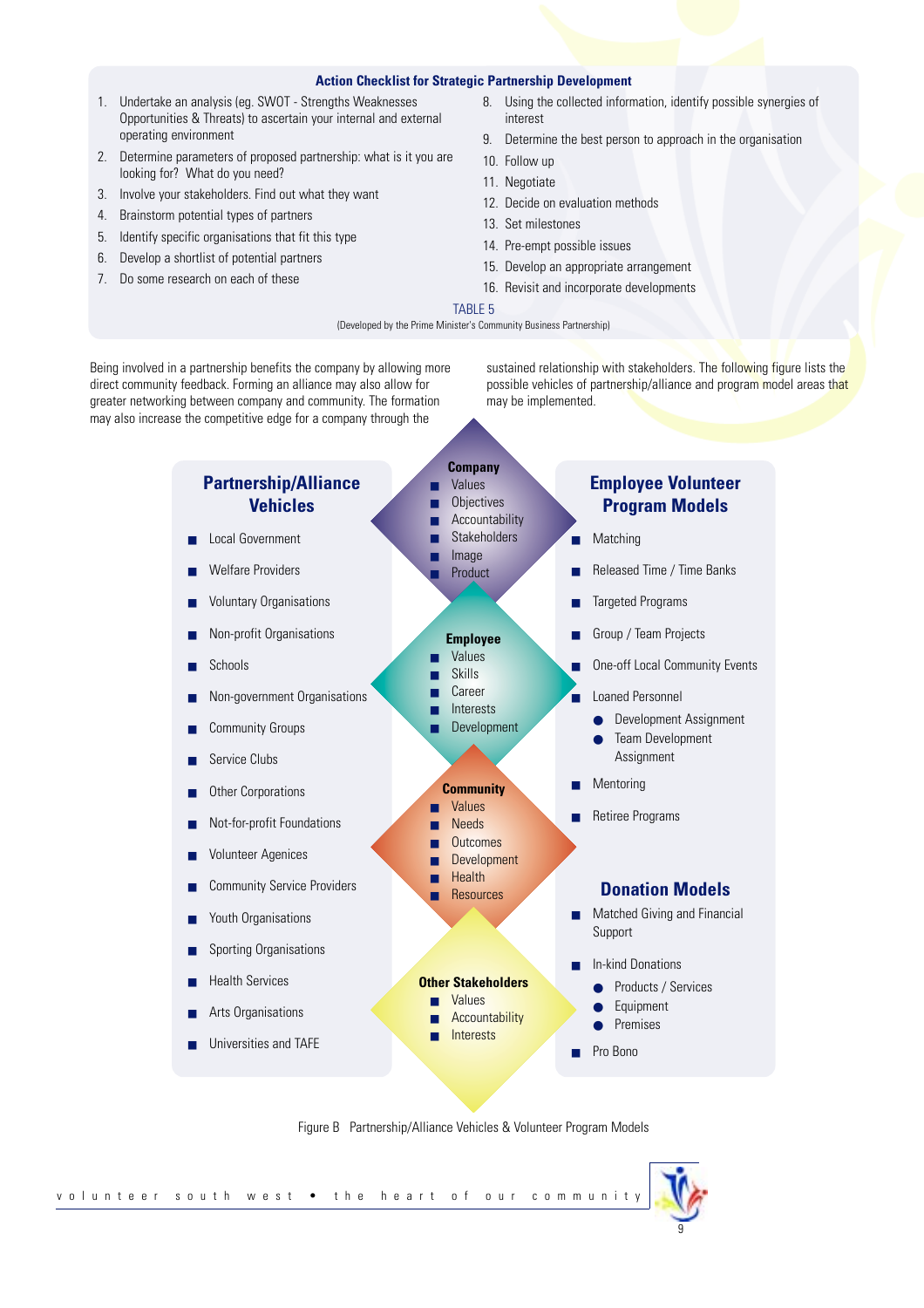## **3.2 Employee Volunteer Programs (EVPs)**

Employee Volunteer Programs<sup>9</sup> have been defined as "those mechanisms used by companies that support and facilitate employee volunteer activities in community based non-profit organisations and groups, charitable groups and groups identified in need of services and assistance".10

Employees are members of both the company and the community. Therefore, if the company wishes to be more prominent and integrated within the community, employees must play a leading role in program implementation and development. This view is well supported by a report that identified Australia's top two preferred corporate stakeholders when considering projects as: 1) The Local Community and 2) Employees.<sup>11</sup> It is important to realise that any partnering or volunteer undertaking by the company is essentially about building positive working relationships between all stakeholders. Success relies to a great extent on these relationships. Listed below are seven of the most common models used to implement Employee Volunteer Programs.

### **3.2.1 Matching**

Matching provides a way for corporations to match individuals with specific jobs that need doing in the community. The organisation collects jobs from various agencies and community groups and then matches these to interested employees. This is an excellent way to encourage individuals to combine their skills and personal interests. Programs can be either employee or management driven and are a good vehicle for companies to begin volunteering assignments.

Matched jobs can be of the variety described below in Table 6 or take on a more specific role in line with the employee's skills and interests. For example, matching an employee with information technology skills to a community organisation that requires systems assistance.

#### **Initiating Matching Programs**

- Invite your local volunteer centre to come and recruit within the company
- Collaborate with a community organisation that provides a list of jobs that need doing
- List your company's interest with other organisations, agencies etc. that need and use volunteers, and refer employees to these agencies
- Start a skills and interest database of interested employees. Record the time that employees are willing to spend volunteering
- Conduct community needs assessments

TABLE 6



#### **3.2.2 Local One-off Events**

Through these programs an organisation may respond to specific requests or needs from the community. The program may be of short time frame that can include part or all of the workforce plus families, friends, service clubs etc. Sometimes this may be organised through an intermediary organisation/agency. Organisations may also choose events to align with their own operational objectives and goals. This approach brings practical resource to community problems, is a good teambuilding exercise and motivator and provides hands-on employee experience.

#### **Suggestions for Local One-off Events**

- Waterways and rivers maintenance
- Parks & gardens clean-up
- Gardening for elderly citizens
- Participating in state and national fund raising efforts such as Red Nose day
- Organising company fundraising event for a particular charity/community group

TABLE 7

#### **3.2.3 Targeted Programs**

These are programs with a specific, singular focus that have been identified as having priority in the community, or the organisation, agency or charity of choice. Employees place their entire volunteer efforts and activities in the chosen area for a determined length of time. It can either be employee or company driven and can be adapted to a variety of models. Examples of this are given in Appendix B, Case Study 5; The Ernst/Young United Way Partnership and Case Study 9, The Body Shop. Appendix D contains a pro forma entitled Checklist for Choosing a Community Partner, which was developed by The Body Shop.



volunteer south west • the heart of our community

9 Compiled from: Lukka, P. (2000); Heidrich, K. W. (1990); Charity Village (2001); Points of Light Foundation and Volunteer Centre National Network (2001) & Business for Social Responsibility (2000).

10 Heidrich, K. W. (1990, p.157) 11 Suggett, et al. (2000, p. 43)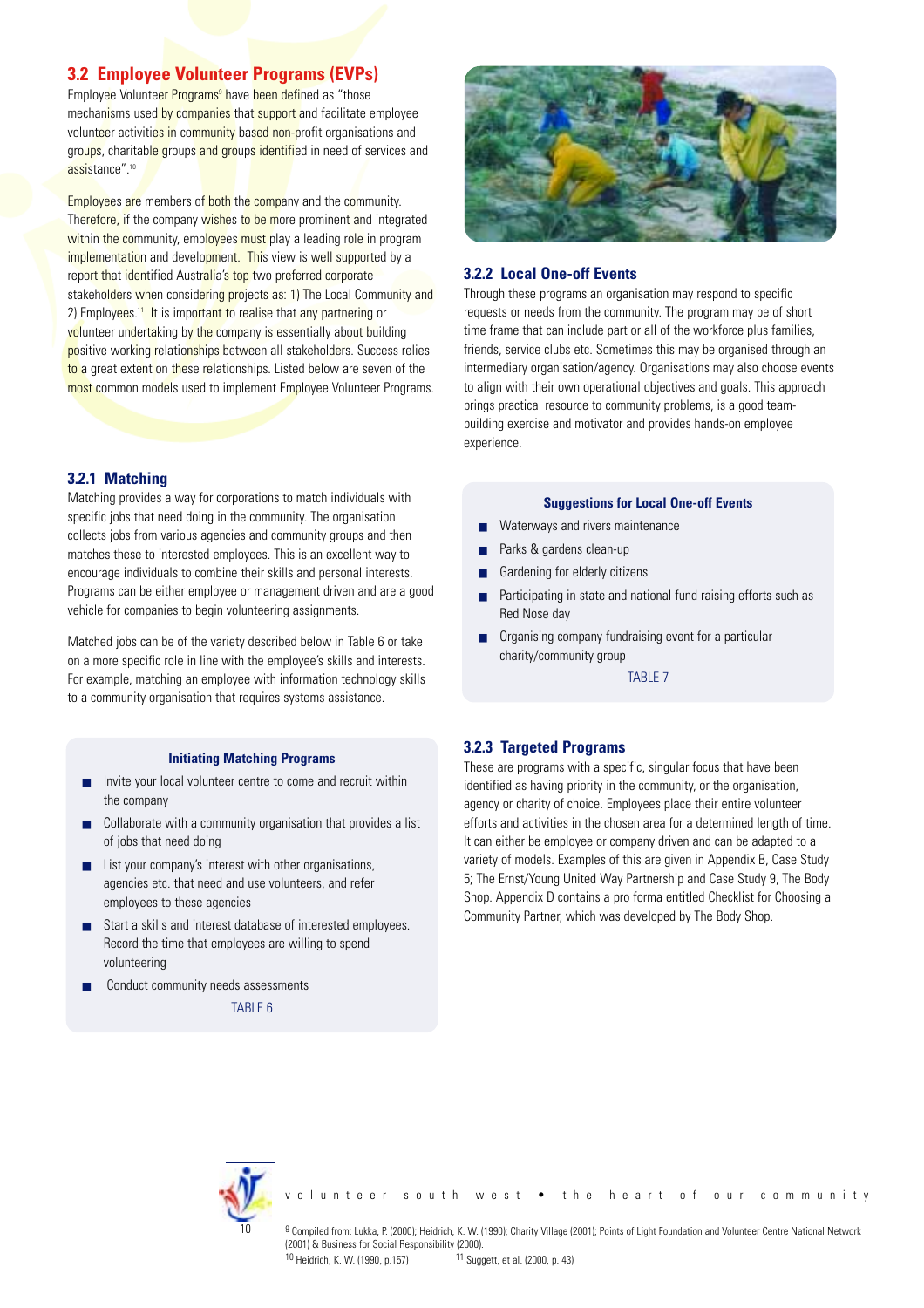#### **3.2.4 Loaned Personnel**

Loaned Personnel is a mechanism whereby the company can make employees available to community/volunteer organisations for a specific period of time or a specific event. One variation is the Development Assignment.

Development Assignments involve working with community/voluntary organisations on a project that is clearly defined. This enables the host organisation to benefit from the employee's skills whilst meeting the development needs of the employee. Assignments typically take around 100 hours either over block placements or one day a week over a 3 month period. Development Assignments create enormous potential for employees to gain personally and professionally. Employees may exercise their initiative and creativity and develop time management, project management, evaluation and assessment skills. This increased exposure to change may increase an employee's confidence whilst developing negotiation and communication skills. Development Assignments may be highly demanding and are suitable for participants who are self-motivated, committed to their personal development and able to make use of both professional and personal skills. These programs are ideal training grounds suited to those employees seeking promotion to managerial or professional roles or those already employed in these areas.

#### **Suggestions for Development Assignments**

Assist partner organisation in:

- Preparing a comprehensive long-range business plan
- Designing advertising and promotional material
- Defining objectives and aims
- Strengthening the organisational structure
- Implementing accounting and auditing procedures

TABLE 8

*Team Development Assignments* are practical programs designed to meet staff and team development needs, commonly with a small time scale of up to a week. Within Team Development Assignments is the inherent need for planning and debriefing stages. Team Development Assignments have the potential to build strong workplace relationships, whilst placing emphasis on individual and team professional development.

Team Development Assignments, like Developed Assignments, allow employees to develop initiative and creativity, time and project management, evaluation and assessment skills. In addition, skills specific to the assignment may be acquired. These programs also provide a safe environment for new/young team members to practice people management. An example of a Team Development Assignment is given in Case Study 7, Appendix B, Lend Lease 's Community Day.

#### **Initiating Team Developed Assignments**

- Clearly define project in terms of training needs
- Choose an evaluative tool
- Locate appropriate organisation/agency/community group or partner
- Decide on time-frame and outcomes
- Ensure the involvement and commitment of all team members TABLE 9



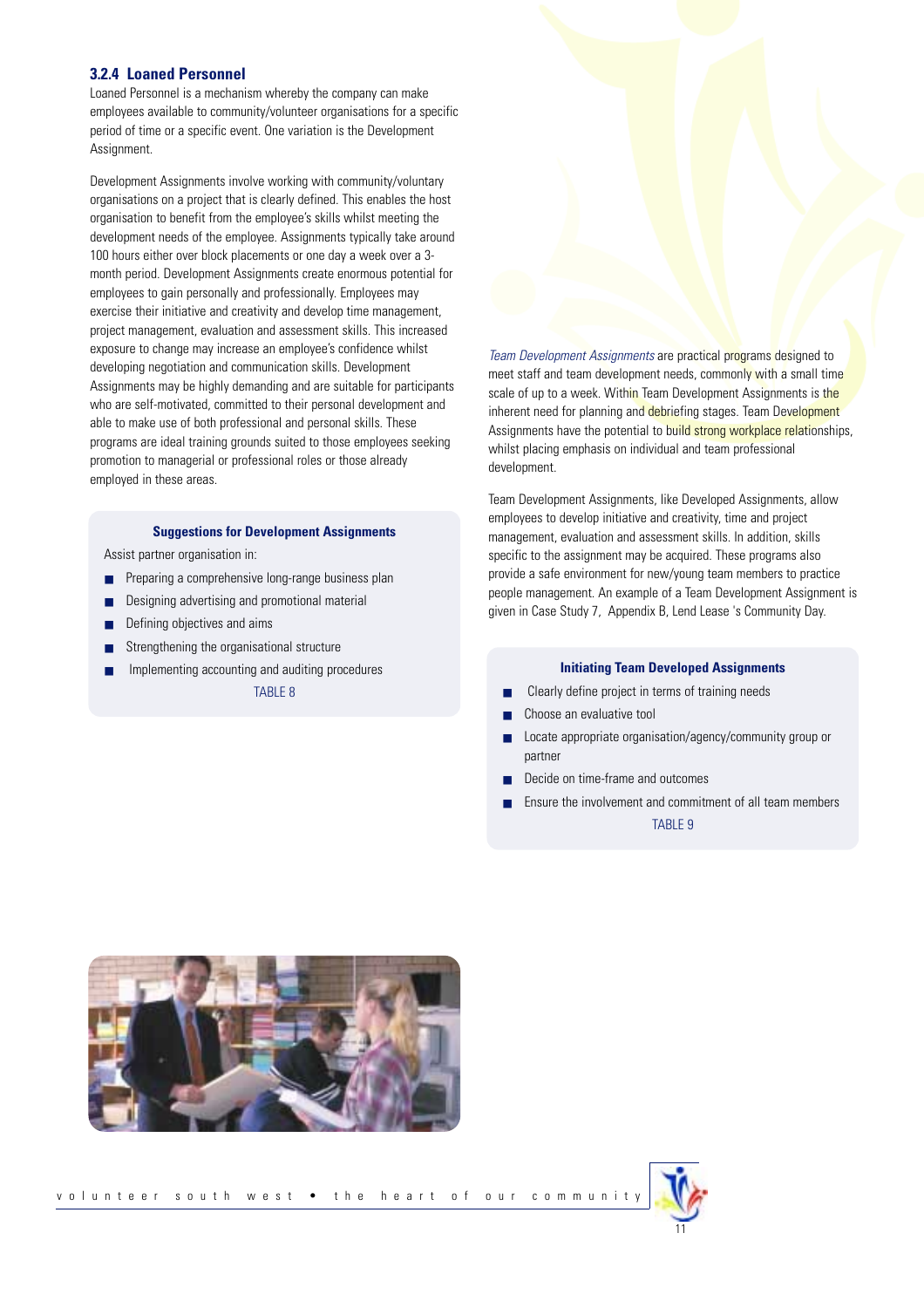#### **3.2.5 Released Time and Time Banks**

Released Time and Time Banks allow a company to invest in employee development through corporate volunteering programs. These are the programs of choice for a growing number of businesses. Released Time Banks are relatively easy to implement and may provide 'hands-on' experience and direct community action.

*Released Time* is a concept whereby the company offers the employee the opportunity to pursue their community interests on company time. There are three critical elements to Released Time Programs; ensure that the program operates within the framework of a stated policy; develop operational guidelines that indicate who may be involved and the extent of their involvement; and, finally, the program must be supported by top managers and understood and accepted by middle managers.

*Time Banks* are similar to above where the company and employee agree to an allocation of company time for community volunteering matched by the employee volunteering equal hours of their own time.

#### **Initiating Programs of Released Time and Time Banks**

- Identify community needs
- Identify employee needs: ensure a close match between these two
- Negotiate volunteers' responsibilities
- Try to parallel skills used with skills' development
- Ensure an exit date and/or periodic review and reporting procedure

TABLE 10

#### **Suggested Released Time and Time Bank Programs**

- Paid time off  $-$  a fixed number of hours for each employee to volunteer (e.g. The Body Shop provides staff with 16 hrs Fulltime, 8 hrs Part-time and 4 hrs Casual. Ernst & Young, Perth office, allow 8 hrs per employee per year). Some programs allow a number of hours per month
- Additional day off after a fixed number of hours volunteering, usually 16 or more, employee is given one day per year off.
- Matched time –- company matches hours employee spends in own time volunteering with paid time volunteering.

*Note: All of the above can be recorded and monitored via employee time cards/sheets.*

TABLE 11



#### **3.2.6 Mentoring**

Mentoring offers employees a wide range of activities that utilise and strengthen skill levels. It allows the development of interpersonal, instructional, organisational and communication skills through one-toone relationships. Mentoring can embrace specific topics such as career planning, English or maths tuition and workplace skills, or can be more general. Mentees can come from a wide community base including students, volunteer organisation staff and management, the unemployed and disadvantaged groups. Mentoring can be effectively linked with state and national programs, particularly in literacy and numeracy development. These programs are also highly visible and have tangible results, which can, in turn, encourage more volunteering involvement.

#### **Initiating Mentoring Programs**

- Contact schools, TAFES, Universities and youth groups to determine needs
- Identify and address unmet needs/gaps in the community
- Search for established programs to join
- Determine employee skills to utilise and develop
- Clearly outline scope, time, purpose and venue
- Match Mentor with Mentee for skills, interests or compatibility
- Review Mentor-Mentee relationship regularly

TABLE 12

#### **3.2.7 Retiree Programs**

Many companies expand existing programs or develop new ones to include their retirees. This can facilitate the transition to retirement and help maintain the retiree's friendships and relationships developed within the workplace, as well as encouraging the retiree to remain active. Retirees take with them a wealth of experience and skills. Retiree Volunteer Programs encourage the continued use of this experience and skill.

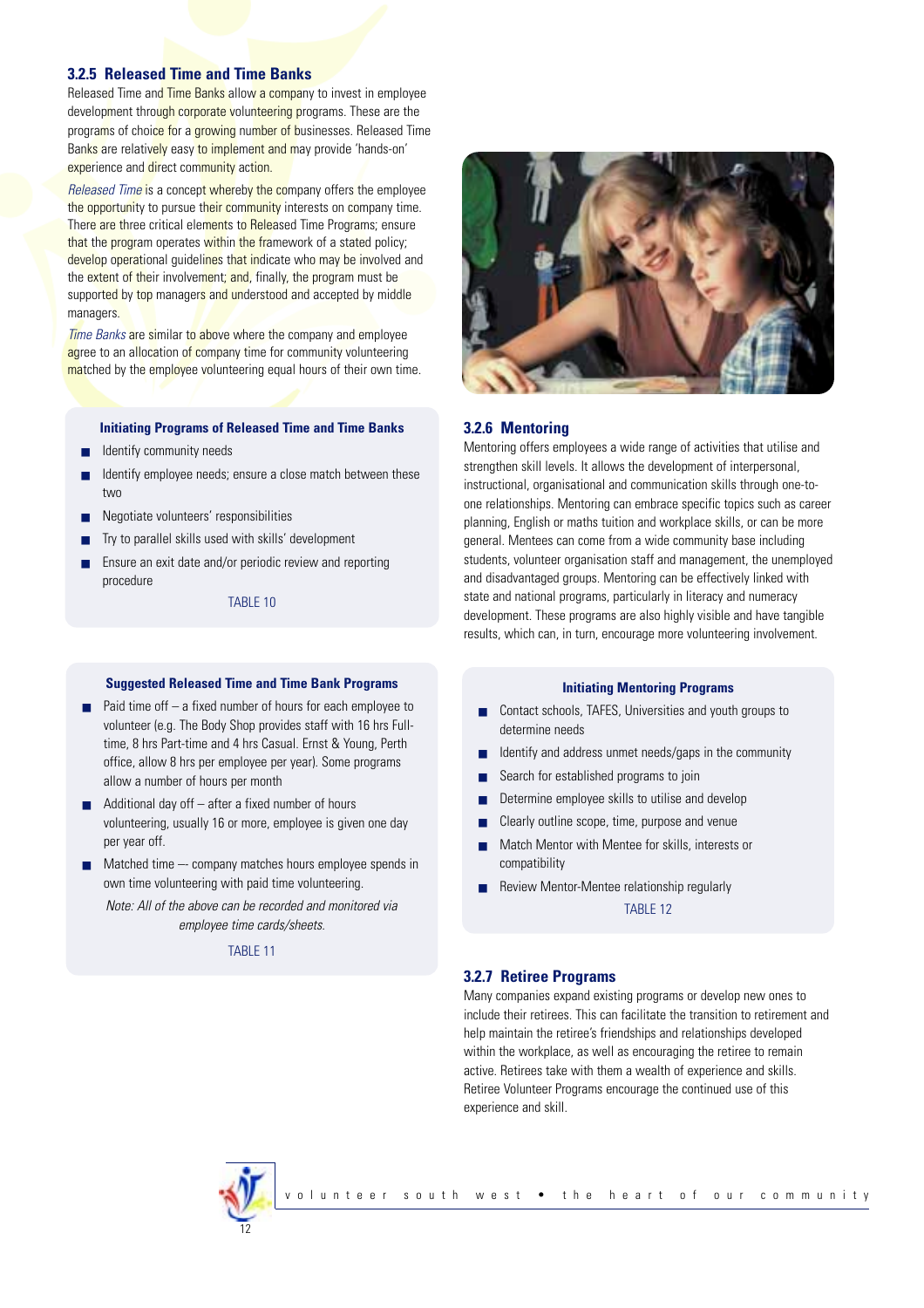#### **Initiating Retiree Programs**

- Conduct pre-retirement seminars, which include information on volunteering
- Include retirees in the planning and administration of your volunteer program
- Promote volunteering via the retirees community activities, memberships etc.
- Ask retirees to determine community needs and areas of possible volunteer contribution via their community activity

TABLE 13

#### **3.2.8 Keys to Success for EVPs**

The Employee Volunteer Program success will be determined by addressing the needs of the following three areas. First the company priorities will have been met and Volunteer Programs will have produced demonstrable results. Second, the interests of employees must be expressed and their quality of life improved through the Volunteer Program. Third, the Volunteer Program will have targeted community needs. The figure below outlines the interaction between the principle stakeholders and the need to consider the core values to ensure successful program process.



(Adapted from Heidrich)

Some programs are loosely structured allowing for flexibility and change as the project develops. Other forms may be highly structured with welldeveloped objectives, program implementation and evaluation guidelines from commencement. What is evident is that successful programs:

- Identify the programs purpose and the issues that need addressing
- Determine employee interest
- Establish the structure of volunteer efforts
- Define the corporate commitment
- Determine the communities needs
- Find an interest common to both parties
- Establish employee volunteer recognition activities
- Decide how to evaluate success

### **3.3 Donation Models**

Donation models are perhaps the oldest and simplest vehicles for giving to the community. They are more aligned with philanthropic ideals than the emergent employee volunteer schemes or partnerships. Donations can be made directly from the company to the recipient organisation or charity or can be via an intermediary who determines where the donated items, money or resources go.

#### **3.3.1 In-kind Donations**

These can be in the form of skills contribution. For example a company who's employees have building skills could provide a building repairs service (this would then be a form of EVP). In-kind donation models may assist with the practical, tangible application of resources of the organisation to the needs of the community, or could take one of the following forms:

- Products/Services donate products and services to bona fide community organisations, could include freight, machinery, technology and other resources the company uses.
- $Equipment surplus, new or used equipment, turn it is, vehicles$ offered.
- Premises meeting rooms, venues, canteen/catering, gym and sporting facilities.

#### **3.3.2 Matched Giving and Financial Support**

The employer makes a contribution to match employee funds raised through events or donations. Some companies support give-as-you-earn schemes whereby contributions are deducted at intervals from employee's pay. Matched Giving and Financial Support provides a visible and real resource to voluntary organisations, whilst being easily implemented and popular with employees. An example is to organise a fund raising event for a charitable cause and gain a commitment from the company to match each dollar raised with an equal or greater amount. Some event suggestions are walkathons, races, fêtes, car boot sales, quiz nights, darts, pool and other sporting competitions. Case Study 9, in Appendix B, gives an example of matched gift program supported by both staff and corporation.

#### **3.3.3 Pro Bono Assistance**

Pro Bono Assistance has been an accepted method of providing for the community for a number of years and is often incorporated into a company's charter. Essentially, Pro Bono Volunteering is where a company's specific skill base is applied to volunteer programs that cater for the public good. That is, companies match their market and professional strengths to provide free assistance to charitable and community organizations (for example, to provide free legal, tax and accounting advice for the setting up of non-profit community foundations, community businesses and ventures). A number of companies run their Pro Bono Program separately from their Corporate Volunteering Programs. Pro Bono is not always inclusive of the entire work force and is quite often limited to employees with professional skills in line with the corporation's major line of business. Pro Bono Assistance is highlighted in Case Study 10 in Appendix B.

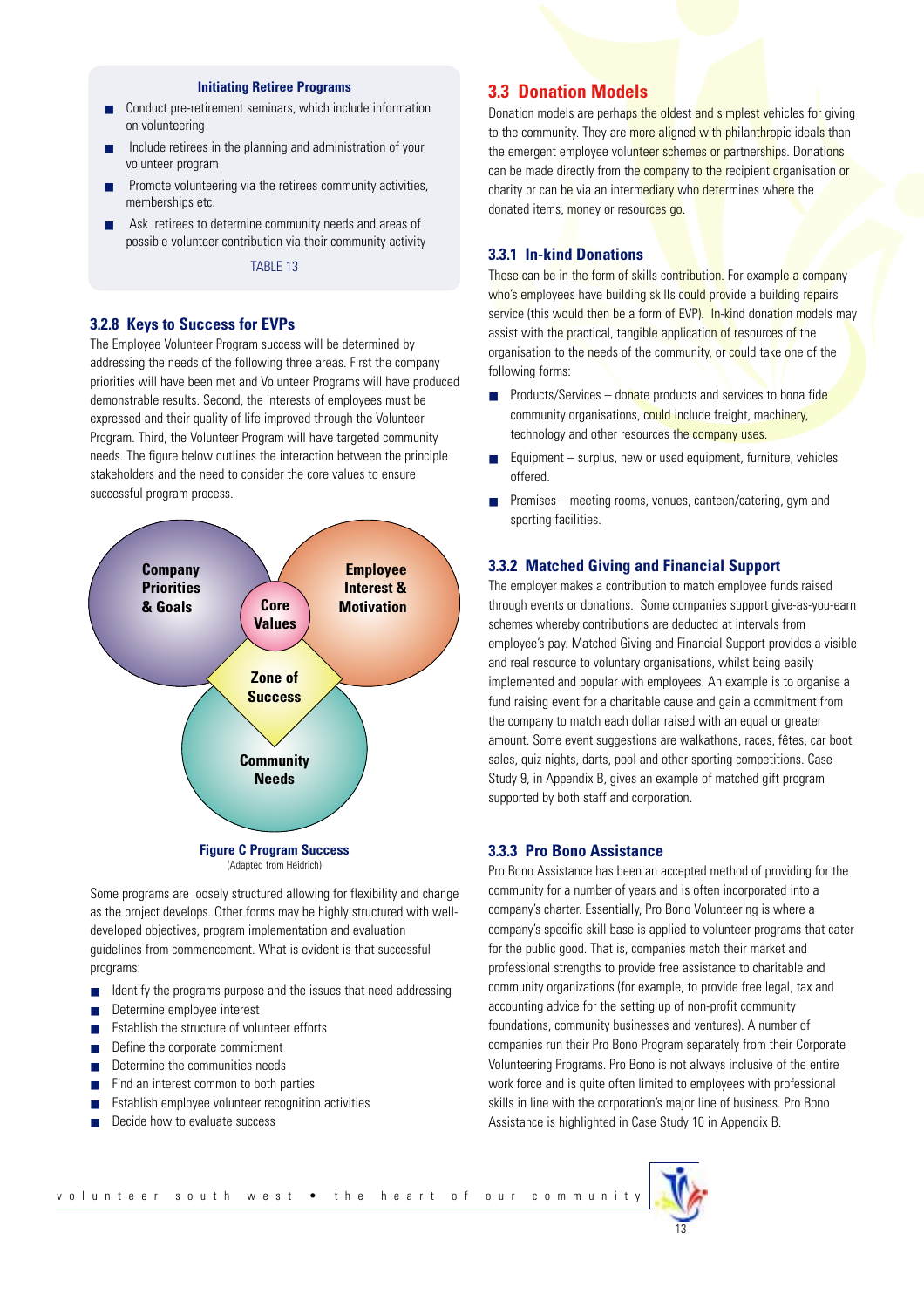## **4.0 Implementing a Program**

When implementing a volunteer program it is important to note that from a company and employee perspective the flow is two way. This is to say that implementation is ultimately the responsibility of management and staff, although this is not to ignore the values and goals of other relevant stakeholders. What is important is that all staff understand how the intended volunteer program fits with company values and objectives. This contributes to the successful implementation and running of the program. The aim then is to involve employees in the whole process including design, implementation and the running of volunteer programs. Therefore it is necessary that CEOs and middle management share responsibility for program implementation and visibly show their support for volunteering efforts. Below are the basic steps that need to be followed when beginning a volunteer program.

- 1. **Identify Corporate Priorities.** Read the corporate mission statement, know the corporate values, and know the annual goals and objectives. Determine how a volunteer program would assist to meet company objectives, or be aligned to organisational values. Find the key people in the company that would make decisions about volunteer programs.
- 2. **Determine Employee Interests through Surveys.** Establish a databank of employee interest and skills. Search through the company for past volunteer programs/activities to help determine past employee interest and project outcome.
- 3. **Determine Community Needs** in such areas as education, health care, housing and special needs groups. Research local government planning and initiatives. Contact regional volunteer referral centre.
- 4. **Develop a Program Structure.** When preliminary investigations indicate an interest in a volunteer program, establish a working committee/group, or use an established one to develop proposals. Establish the framework/ground rules etc. and formalise these to ensure a solid foundation for the program has been laid. Design an appropriate program for both the business employees and the community; consider resources, finances, length of program, environmental factors and corporate culture. A cross-functional team of key stakeholders' eg regional volunteer centre, local government, community group etc could be formed at this stage to assist in the process.



- 5. **Develop Written Corporate Policies.** These could cover health and safety issues, insurance, exit clauses, conditions etc. If there is a board of directors or advisory committee in the company, then seek their assistance
- 6. **Select Volunteer Projects** relative to company interests and community needs. Also, find out if there is a volunteer referral centre in your region and establish a relationship. Find out what other companies in your region are involved in employee volunteering. Ensure the program has provisions for adequate resources of money and staff, management time, CEO/middle management support.
- 7. **Evaluate your Volunteer Program.** The outcomes must be relevant to company objectives. Evaluations must be carried out to gain important feedback to help direct future volunteer efforts. All stakeholders should be assessed during evaluation to ascertain if goals have been reached and values upheld.
- 8. **Publicise your Company's Volunteer Efforts.** This may be done through local media or through company initiated publications such as newsletters or company brochures.
- 9. **Reward and Recognise Participants.** Issue certificates; acknowledge efforts in newsletter or at events. This helps maintain motivation and enthusiasm for programs and is seen as a major contributor to program success.
- 10. **Work with Local Volunteer Centres.** These have a wealth of information and resource on which to draw. Forming an alliance could also be of benefit.

*Note that Appendix C is an example pro forma entitled "Starting out, Keeping on", which may be utilised as a checklist for preparing voluntary community involvement programs.*



14

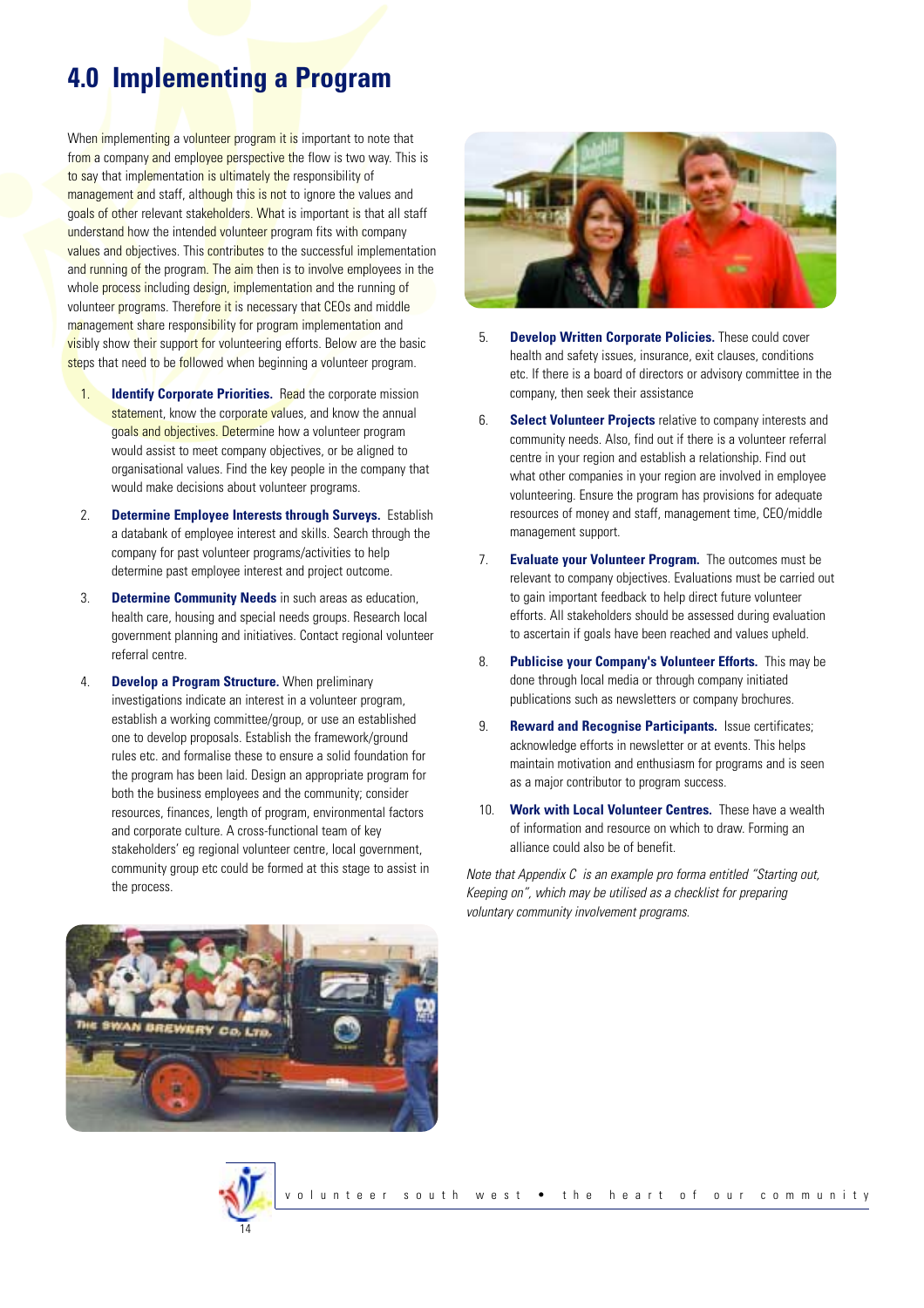## **4.1 Planning and Defining a Project**

Planning and defining a project can, and currently does, vary considerably across companies. Many factors add to these variations, including the intended project, employee availability and company structure. To this end, it is recommended that companies develop their own guidelines to implementing a project. Ensure that employees are part of the entire defining and planning process. Seek assistance from local volunteer referral centres whose services can assist in the planning and defining of the project. Companies also need to consider the monetary, staff and logistical requirements required in the defining and planning process. Input from stakeholders, such as those who will receive the benefit of the project, can also be valuable in planning an effective project for all concerned.

## **4.2 Stakeholder Identification**

Corporations need to be clear on who their stakeholders are and how they fit within the business's core values and operations. The following have been identified in order of preference, as stakeholders Australian companies prefer to recognise as part of their community involvement<sup>12</sup>

- Volunteer referral agencies
- Local community
- Employees
- **Customers**
- Government
- Non-government/community organisations
- Wider community
- Potential business alliance/partners
- Media
- Investors
- Competitors
- Others

**Improved Relationships with Stakeholders:** Companies that make an effort to be transparent and accountable for their actions and decisions are better able to build trust among their stakeholders. Such trust enables more open dialogue between companies and stakeholders, and can provide companies with valuable insight into what is going on in the communities in which they operate. This engagement helps companies understand how community groups and other stakeholders perceive them, and educates them about future issues and concerns that may affect their operations. The information gained can help companies better define their priorities and ensure their business activities: (1) align with their principles or ethical codes, and (2) identify where there may be gaps between the two.

## **4.3 Assigning a Coordinator, Staffing & Supervision**

The overriding consideration for any staff involvement in a volunteer program is that the staff member wishes to participate and freely chooses to do so. Depending on the number of programs and their complexity, a number of administrative staff could be involved. Generally, either one volunteer administrator per program or a central company volunteer coordinator should be assigned. Ensure staff and management are clear about who reports to whom and who is responsible for what tasks. In a company with different departments or divisions, a horizontal method of communication is preferred.

Program coordinators can be employees from any part of the organisational structure.

This facilitates the even dissemination of information and ensures the involvement and inclusion of the entire personnel. It is also important that employees see that line managers, department heads and senior management support and encourage participation in volunteer programs. It should also be noted that a lot of volunteer programs start out as (and sometimes remain as) ad hoc programs.

Companies wishing to supervise a large project or partnership arrangement in an official capacity need to carefully select the supervisors and ensure adequate training is provided for their role. The following have been identified as essential to supervision for volunteer programs.<sup>13</sup>

Three elements of maintaining successful supervision of a program are:

- Establishing criteria of success, standards of performance and program objectives, such as job description and annual plan of work
- Measuring actual volunteer performance with respect to these stated criteria of success through observation, conferences and evaluation
- Making corrections as needed through managerial action

## **4.4 Insurance and Occupational Safety & Health**

Insuring employees for off-site duties will usually fall under the company's jurisdiction for other programs and may be a negotiated or two-way cover between the business and the partner organisation. The following areas need to be considered: **Public Liability Insurance, Personal Accident Insurance, Directors' and Officers' Liability, Professional Indemnity Insurance, Motor Vehicle Comprehensive Insurance and Income Protection Insurance.**

Occupational Safety & Health in Australia is governed by the *National Occupational Health And Safety Commission Act 1985* available at: www.nohsc.gov.au. Volunteer programs should comply with company rules and regulations in accordance with this act. Information for Western Australia can be found at: www.safetyline.wa.gov.au/pagebin/pg006842.htm



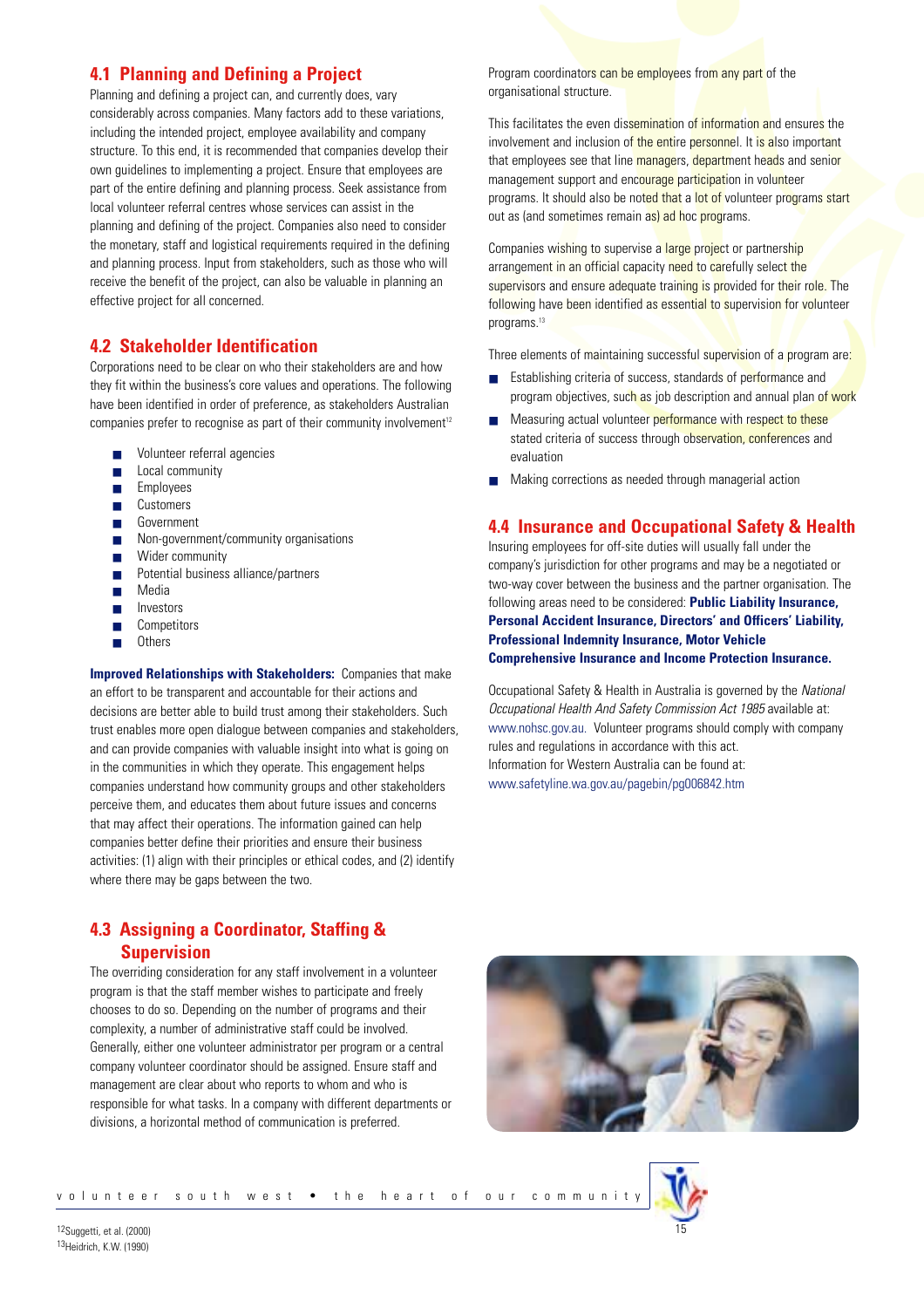## **4.5 Resources and Finances**

From the outset it is important to ensure that sufficient resources to develop, maintain, and sustain volunteer efforts are available for the project. Tabulated below are the basic areas that need to be considered in assigning finances and resources to any volunteer project:

#### **Costing Corporate Community Developments**

#### **Direct Financial Support**

- cash donations, direct donations of community sponsorship
- loans interest as per calculated in long term rates

#### **Gifts in Kind**

- short term facilities direct costs (ie. food, venue rental)
- $long$  term facilities  $-$  direct costs (ie. rental costs for accommodation/venues, power, water)
- in house facilities cost of usage
- loan of fixed assets depreciation and maintenance costs
- $fixed$  assets  $-$  direct cost of supply
- loan of inventory assets depreciation or reduction in inventory value
- inventory assets cost of direct supply (ie. at cost or reasonable rate)

#### **Staff Time**

- secondments direct cost of employment
- employee volunteering in company time direct cost of employment

#### **Management Cost**

- staff direct employment cost of community affairs, HR, outsourced suppliers
- research and evaluation costs
- communications  $-$  up to 5% of overall cost
- direct cost of use of company resources/materials by employees

TABLE 14 (Adapted from Benchmarking Template, www.percent.org.uk)



## **4.6 Recognising Volunteer Efforts**

Successful volunteer programs almost always reward or recognise the volunteers for their efforts.

This contributes to the ongoing motivation of volunteers and helps maintain the momentum of programs. Recognition can be given in a number of ways and corporations and business are encouraged to design programs or awards that are suitable for their employees and aligned to existing reward and recognition programs in the organisation.

The following are some suggestions to recognise volunteer efforts:

- Certificates of appreciation
- Volunteer lapel pins
- Nomination for external volunteer awards
- An annual recognition event, dinner, reception CEO or Guest Speaker
- Recognise the skills gained through experience by thanking employees for representing the company through publications and direct senior management contact



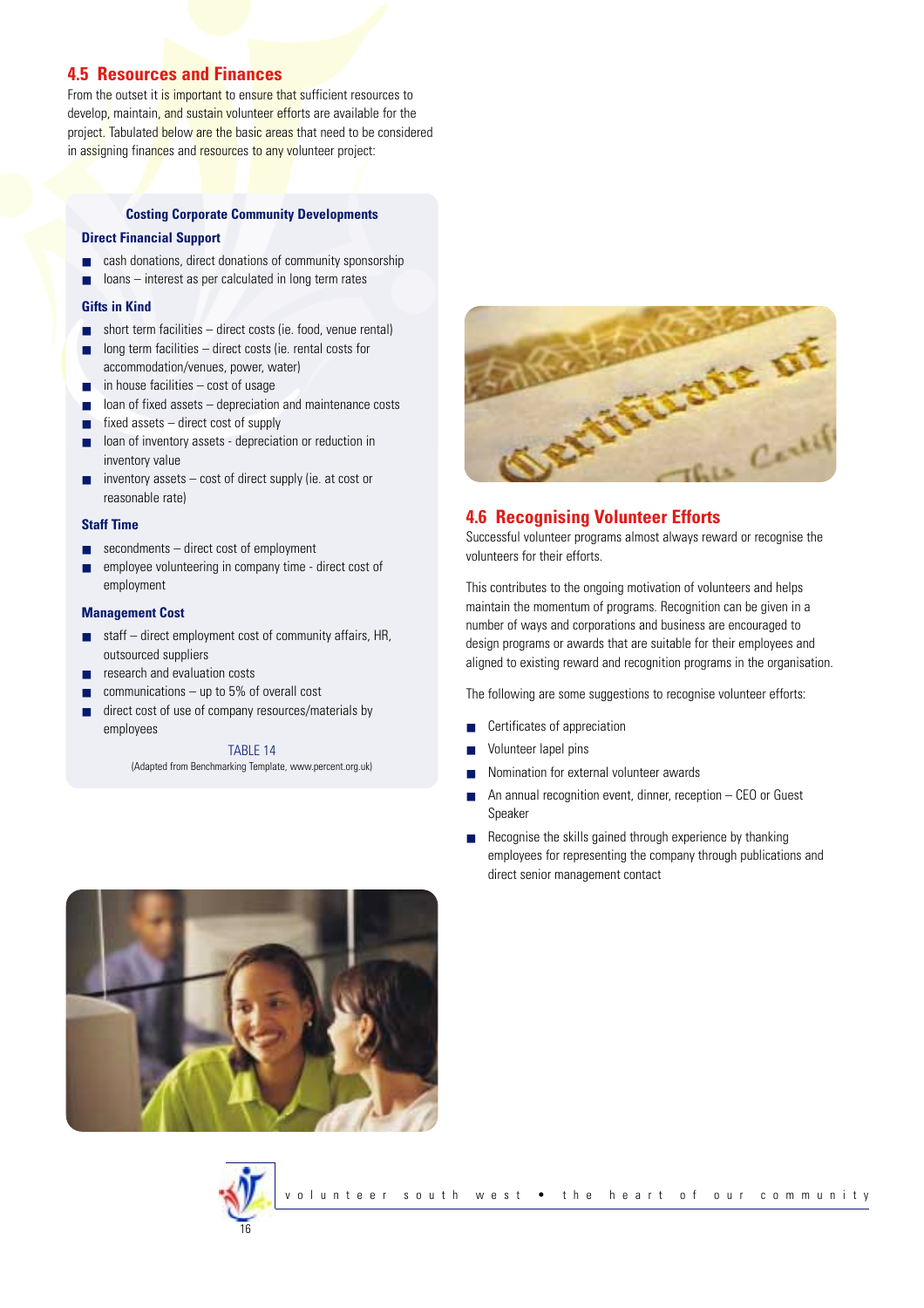## **5.0 Evaluating a Program**



To date there is no standardised method of evaluation for volunteer programs. Many companies have developed their own forms of evaluation.14 With higher exposure and more involvement in volunteer programs by organisations, there is the increasing need and interest for accurate standardised procedures to gain insight into the degree that the values and program goals of stakeholder groups are achieved. This would enable 'benchmarking', to an extent, by analysing the diverse involvement and outcomes of other companies involved in volunteer programs. Measuring the value of a volunteer program sits firmly within the move to build sustainable businesses, communities and environments. Measurement is seen as a continuously evolving process to meet changing market demands such as demonstrating responsibility to shareholders, sound environmental practices and responding to local community requirements and needs.

The Centre for Corporate Public Affairs (CCPA) identifies three principal areas to delineating and evaluating volunteer programs. First is the use of performance indicators, which examine the efficiency and effectiveness in reaching project objectives. This encompasses stakeholder attitudinal surveys, cost/benefit analysis, employee participation rates, staff morale surveying, and image and perception surveys about the company to community/stakeholders groups. Secondly, reputation measures examine the perceived benefits that may occur from involvement in community activities. Finally, an increasing number of companies are also choosing to use the 'triple bottom line' form of reporting, incorporating a holistic use of methodologies of evaluation.<sup>15</sup> This approach to evaluation incorporates all stakeholders within the evaluation process, enveloping social accountability and environmental accountability whilst monitoring the enhancement of company operations. Involving all stakeholders in the assessment may add to expense of the exercise, but it has the benefit of increasing the depth and credibility of the reporting.

Evaluation measures are commonly gained by using surveys, thematic reporting or case studies. Surveys generally refer to performance indicators, which may include surveys/questionnaires, cost/benefit analysis and company operational record assessment. Thematic reporting, which normally incorporates closed format questions, is commonly used to gain the 'feel' of program processes and outcomes. However, thematic studies may be used to directly question areas of interest within process and outcome. Case studies are generally used to gain an overall insight into the process and outcome of a project or for focus on individual experience. It is recommended that companies develop their own guidelines to assessment that can be aligned to company goals and objectives.

## **5.1 Why Evaluate**

CCPA<sup>16</sup> highlights four key intentions for evaluating volunteer programs: ensure accountability to stakeholders; measure and manage reputation of the company; manage the companies' part in community involvement programs and manage issues arising from the program.

## **Accountability**

## **Why Evaluate**

Companies are accountable to their shareholders, highlighting the need for benefit/cost measuring for both the company and the community

#### **Performance Improvements**

Assess the processes and impact of programs to allow for maximum efficiency (use of resource) and effectiveness (value of program to stakeholders)

#### **Issues Management**

Investigates issues that are raised by stakeholders in relation to the project, revealing stakeholder influences and views

#### **Reputation**

Examines economic, social and environmental performance as a factor of company image and reputation. Also reveals impact of new programs in community

> TABLE 15 (Compiled from Suggett, et al. 2000, p.122)

### **5.2 What to Evaluate**

Companies need to evaluate areas relevant to meeting company policies and project intentions. This may involve evaluating a variety of areas from cost/benefit analysis to employee satisfaction through to community reaction to the project outcome. Measures should be taken to clearly monitor the process and outcomes of the project, revealing program efficiency and effectiveness within the reporting. Evaluation also assists in directing future volunteer efforts. Drawing on the four areas outlined previously, the following tables suggest main areas of focus in considering evaluation procedures for volunteer programs.

#### **Accountability in Evaluation**

- Community involvement and return on assets and productivity
- Community involvement and business performance
- Community involvement and return on investment
- Cash value of community support as a percentage of pre-tax profit
- Productivity work stoppages, cost/benefit, staff retention
- Project progress and achievement of milestones

TABLE 16 (Compiled from Suggett, et al. 2000, p.122)



<sup>14</sup>Suggett, et al. (2000, p.129) <sup>15</sup>Ibid <sup>15</sup>1bid <sup>15</sup>Suggett, et al. (2000, p.122)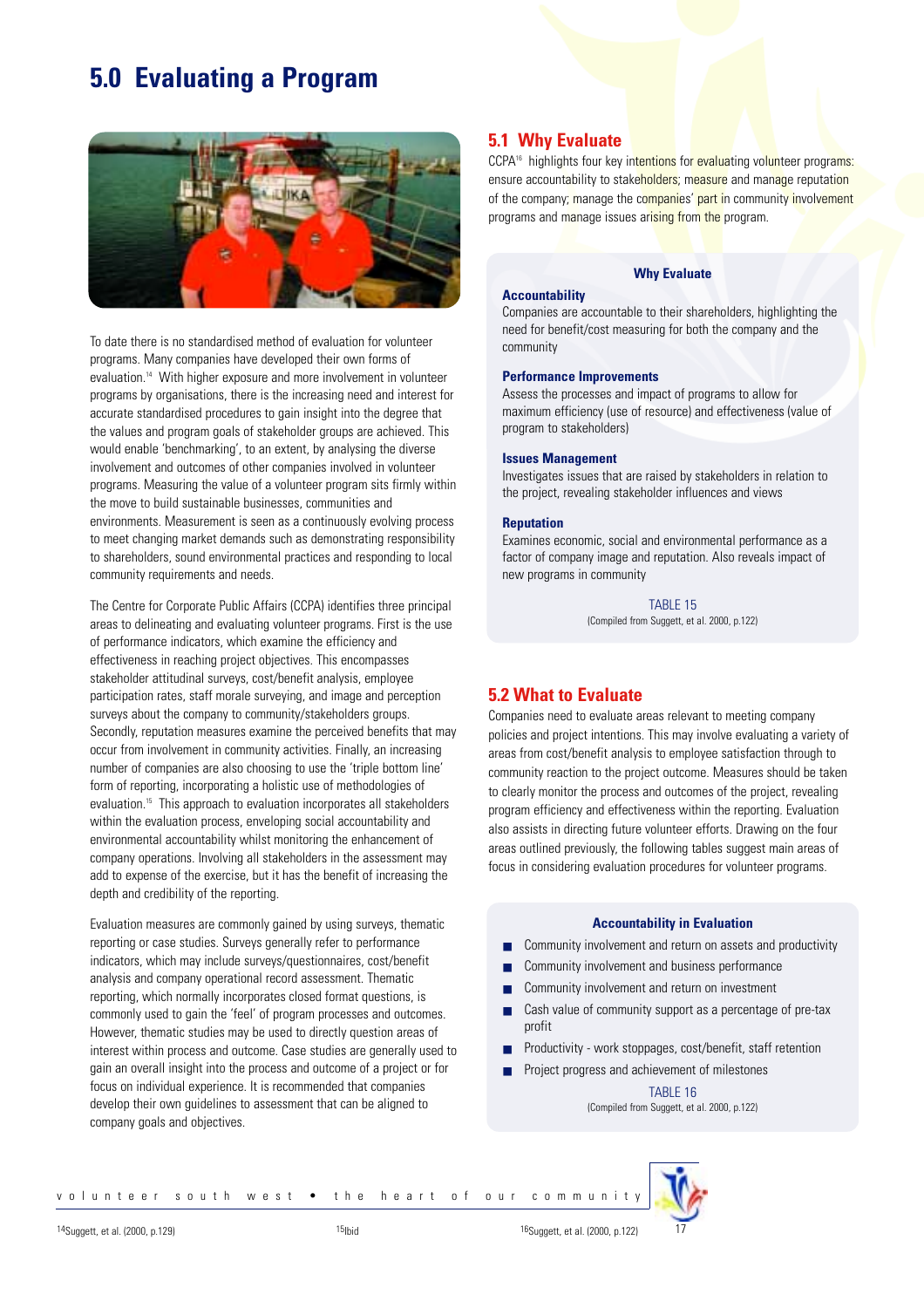#### **General Performance Indicators in Evaluation**

- Community involvement and return on assets and productivity
- Community involvement and business performance
- Community involvement and return on investment
- Estimated total of paid staff time, gifts in kind and management costs
- Individual value of staff time and gifts in kind
- Productivity through Key Indicators work stoppages, staff retention, productivity/sales output, cost benefit
- Staff morale/satisfaction as influencing productivity
- Staff Development communication skills, organisational and time-management skills, people skills (caring, negotiating, listening), accountability and assessment reporting, planning skills, budgeting skills, survival skills (stress management, prioritisation)
- Project progress and achievement of milestones

TARI F 17 (Compiled from Suggett, et al. 2000, p.122)

#### **Issues Management in Evaluation**

- Positive/negative media commentary on community activities
- Project progress and achievement of milestone as a social indicator
- Stakeholder feedback on project outcomes

TABLE 18 (Compiled from Suggett, et al. 2000, p.122)

## **Reputation and Perception in Evaluation**

#### **Company**

- The creation of the culture of caring and community service community involvement promotes clear and positive message that the company cares.
- "The creation of licence to operate" community involvement can build trust for the company with the community and demonstrates good social policy practice
- Vision & Leadership company seen to have vision & leadership in community focus

#### **Community**

- Company/employee community involvement community involvement helps bridge the gap between company, community and employee
- Perception of company as good neighbour
- Environmental enhancement or conservation

#### **Employee**

- More innovative ways of responding to difficulties
- Heightened appreciation of benefits provided by the team
- Increased understanding of co-workers and respect for diversity
- Enlarged sense of community and social obligation
- Affirmation of personal capability and self worth
- Positive resistance to feelings of isolation and alienation.

#### TABLE 19

(Compiled from Suggett, et al. 2000, p.122)





### **5.3 Methods of Evaluation**

Methods of evaluation are normally viewed in two forms, quantitative and qualitative measurement. Quantitative measurement describes the amounts of inputs and outcomes in numerical terms. Qualitative measurement captures the 'feel' from those affected by the process and outcomes of the project at hand. Commonly in surveys both qualitative and quantitative measures are combined to report numerically the occurrence of similar qualitative statements or concepts.

Three methodologies are recommended for use in gaining insight into the processes and impact of volunteer projects involved in partnerships. These are surveys, thematic reporting and case studies. It should be noted that there is no one particular method that best fits all company and project situations, and development of uniform procedures are still in their infancy. In addition, one or more of the methodologies may be applied to evaluate a single area of interest. For example, evaluating whether the perception of the company as a good neighbour is evident in the community may be accomplished through closed question surveys, thematic reporting or case studies.

Appendix C outlines the suggested areas of evaluation which are based on a broad variety of programs in which evaluation techniques have been developed. Companies may choose to adopt, or adapt, any part of the subject areas suggested, and are encouraged to adapt evaluation systems that are in accordance with their business values and objectives.

Where necessary and possible, demographic details should be surveyed as possible during any evaluations. The demographic details allow for greater representativeness and relevance in reporting any evaluation findings.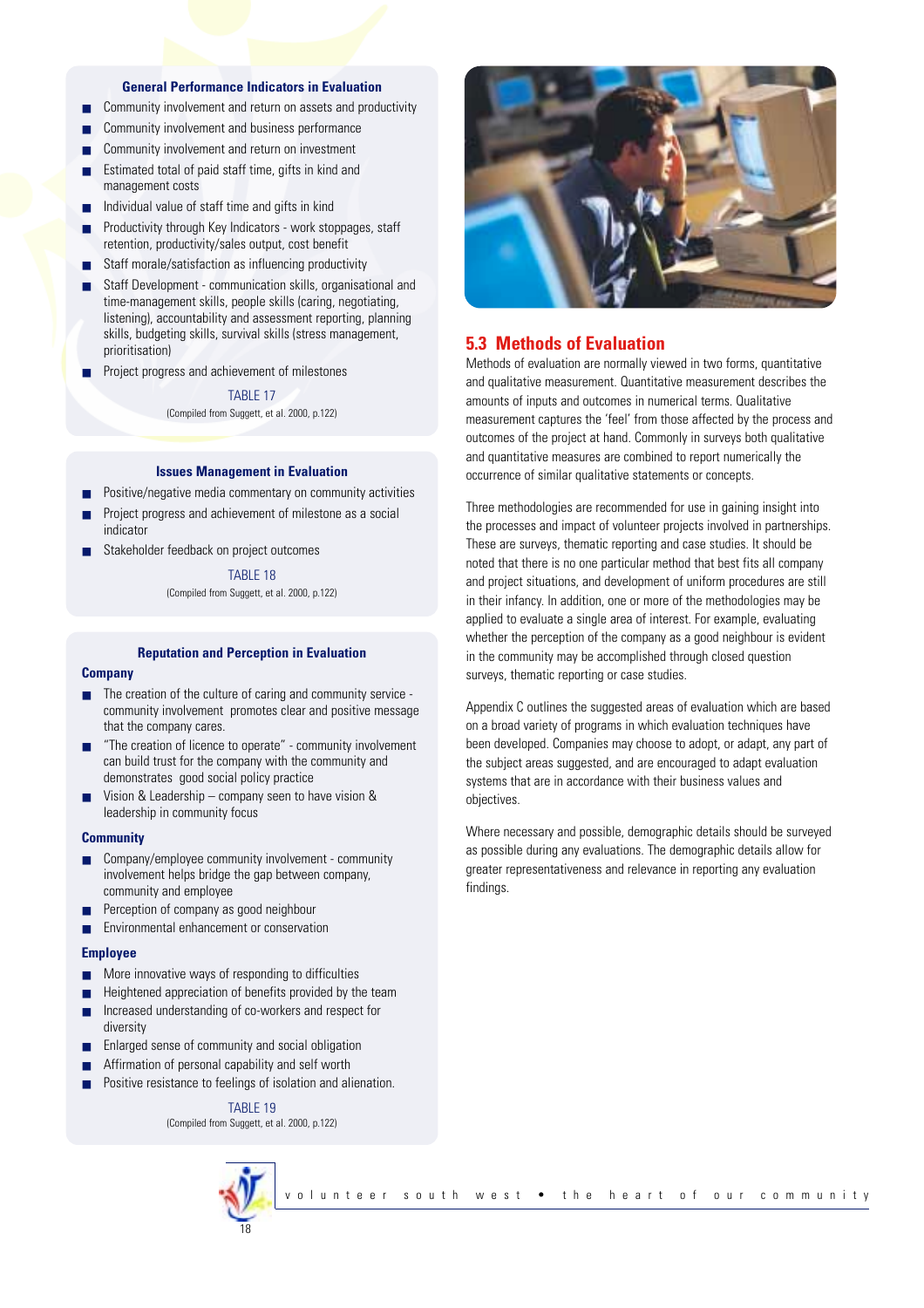## **5.4 When to Evaluate**

Evaluation of programs is generally carried out during the project to monitor progress, and after completion to investigate outcomes. Research before commencement of a project can determine community needs and employee interest. An example of testing before and after the process may be in an area such as employee satisfaction and morale. For instance, difference in employee satisfaction can be ascertained by measuring before, during and after the project.

This approach also applies to productivity, community perceptions and many other factors that are measured with the intention to identify change in the individual or group involved in programs.This is termed pre/post testing, and is aimed at measuring change. Evaluation during a project is generally undertaken to ensure that objectives are being reached, values are upheld and relevant stakeholders are satisfied with the process. Post project testing is only used to gain final perceptions of all stakeholders on the processes and outcomes of a project. This testing is also used to indicate to shareholders the cost/benefit of the Partnership or Employee Volunteer Program.

## **5.5 Interpreting and Reporting Results**

The primary importance in interpreting results is to ensure that the findings of evaluations, relevant to each **stakeholder, are in a form** that is tangible to those concerned. Companies should aim at reporting results that are benchmarked against their principle operating goals and objectives.

Reporting of findings commonly takes the form of quantitative results for companies which may be easily reported to shareholders, although increasing importance is being placed upon the qualitative measures of evaluating social and environmental impact through monitoring changes in perceptions and attitudes of community members and employees. Understanding the social and environmental impact of a Partnership/EVP on community and employees helps to direct future volunteer efforts to areas where programs can be of most benefit.

Overall for all stakeholder groups, interpretation is aimed at reporting whether project goals have been achieved, whilst upholding the values of all stakeholders. Companies should ensure that the reporting of the results of evaluations are not just for internal management use. Reporting evaluations to all concerned can give added exposure to the project and the company's involvement, in addition to vital feedback that can be used in future projects.



## **6.0 Conclusion**

The role of the corporate citizen is becoming more complex and accountable. Increasingly business is seen as an intrinsic contributor to community development. For business to thrive and contribute to a sense of cohesive community is seen as essential towards on-going success in the market place. An important and highly visible aspect of this is partnering and employee volunteering.

We hope that this handbook will encourage employees and companies alike to transform ideas into action, thought into deed and intention into a practical reality. As someone once said "if it is to be, then it is up to me". Partnering and employee volunteering can become a reality for your company and community. All that is required is your imagination and the will to proceed.

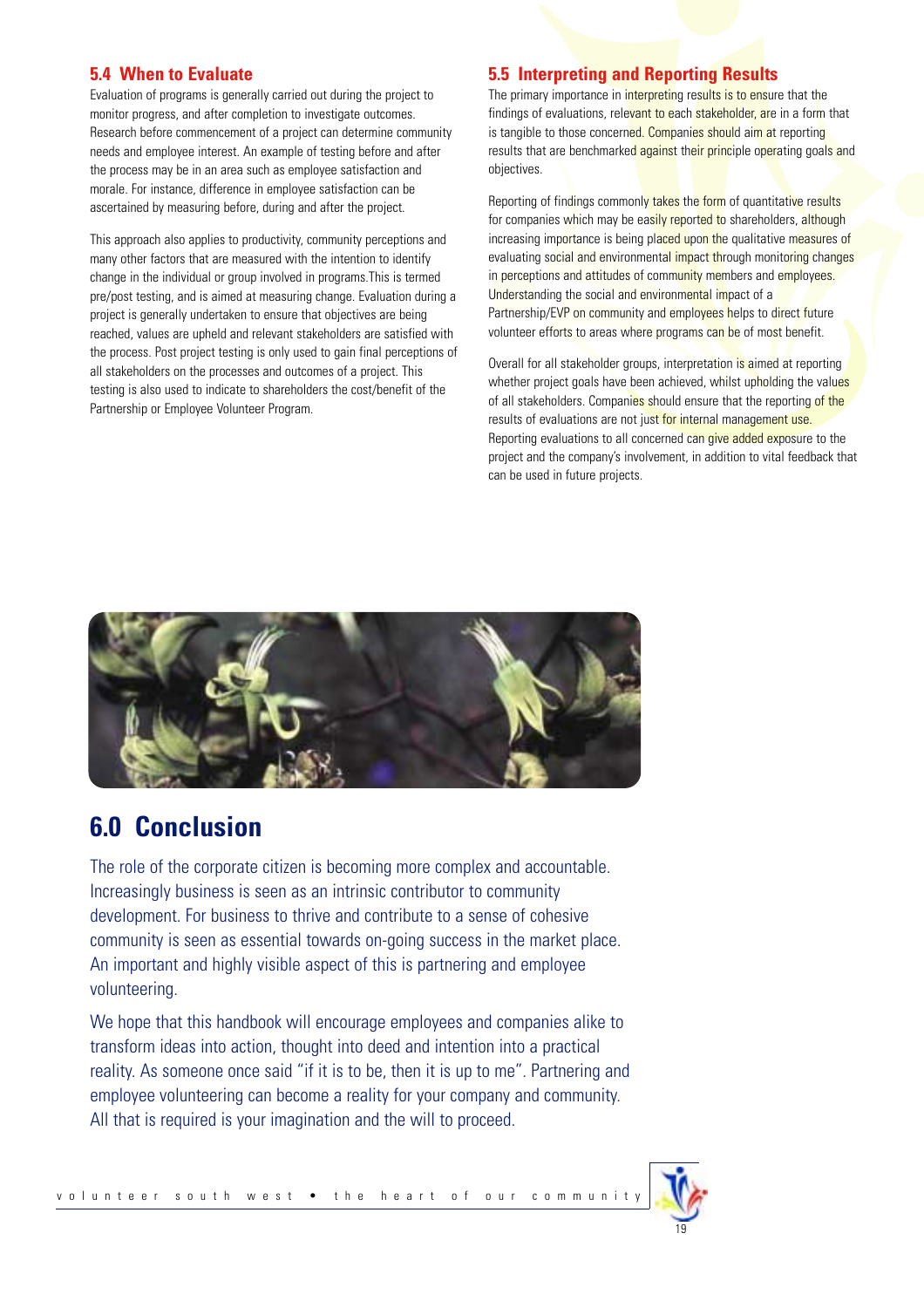## **Appendix A – Definition of Terms**

## **Volunteering**

Formal volunteering is an activity which always takes place through a registered not for profit organisation and is:

- of benefit to the community and the volunteer
- undertaken of the volunteer's own free will and without coercion
- for no financial payment
- underpinned by a set of principles (definition from Volunteering Australia Inc.)

## **Employee Volunteer Program (EVPs)**

Usually bottom up employee led initiatives with the buy in of senior managers. Sometimes referred to as Employee Centered Programs.

## **Appendix B – Case Studies**

## **Case Study 1 Alcoa: partnership with Landcare**

Alcoa believes that the underlying essence of the Alcoa Landcare program is about co-operation - between Alcoa and farmers, government agencies at all levels, and community groups.

By working with these groups, Alcoa aims to encourage and foster community involvement in landcare and ownership of the various land restoration projects. All activities demonstrate the practical results of various land management techniques and how co-operative initiatives within the community can arrest and even reverse the environmental damage of erosion and salinity.

Alcoa's landcare achievements are located in the areas in which its operations are based: South West Western Australia and South West Victoria.

*(Reproduced with permission of the Centre for Corporate Public Affairs & Business Council of Australia for the Community Business Partnership)* Source: Suggett, et al. (2000, p.83)

## **Case Study 2 Western Mining Corporation (WMC): partnership with the Royal Geographical Society**

WMC is an international minerals producer comprising of five core businesses: copper/uranium, alumina, nickel, fertilisers and gold. In 1995, WMC Resources formed a partnership with the Royal Geographical Society of South Australia and the South Australian Department of Environment, Heritage and Aboriginal Affairs. The partnership was formed to study the impacts of pastoral, tourism and mining activities around Lake Eyre South Australia, which is an area of high conservation value and cultural significance.

## **Employee Volunteers**

Paid employees of a company who are involved in some form of community-based volunteer activity. Employee volunteering can also occur within the company.

## **Community Partnerships**

"A corporate community partnership is any relationship where a corporation and non-profit organisation share resources for mutual benefit and the benefit of the community".18

## **Community**

Broadly used to define a single neighbourhood, a municipality, a region or a state. In other words, the locality where we live and work.

By systematically surveying the biological and landscape components of a large number of habitat patches, the study provides a scientific basis for effectively managing the area.

This partnership is an example of WMC 's Community Policy:

*"As an integral part of the community, we recognise and act on our responsibilities. We work with communities to develop and nurture positive relationships built on mutual understanding and respect. Building these relationships into long-term partnerships is essential for our business success."*

*(Reproduced with permission of the Centre for Corporate Public Affairs & Business Council of Australia for the Community Business Partnership)* Source: Suggett, et al. (2000, p.83 - WMC Limited Community Report 1999)

## **Case Study 3 Hamersley Iron and the Gumala Enterprises**

The Gumala Enterprises in the Pilbara, Western Australia, are a business development enterprise, with partners from The Gumala Aboriginal Corporation, the Federal Government (ATSIC), and Hamersley Iron. Three joint venture enterprises now provide valuable services to the mine at Yandicoogina in earthmoving, equipment hire, and accommodation management and services. Each of the enterprises is owned and managed by indigenous people with help from experienced business managers.

The enterprises are underpinned by co-operation between business, government and community. They are an example of how programs can be generated when they are built on constructive interaction that targets specific outcomes.

*(Reproduced with permission of the Centre for Corporate Public Affairs & Business Council of Australia for the Community Business Partnership)* Source: Suggett, et al. (2000, p.86)

volunteer south west • the heart of our community



17Petty & McGregor (1982) 18Conley-Tyler cited in Encel & Studencki (2000, p.37)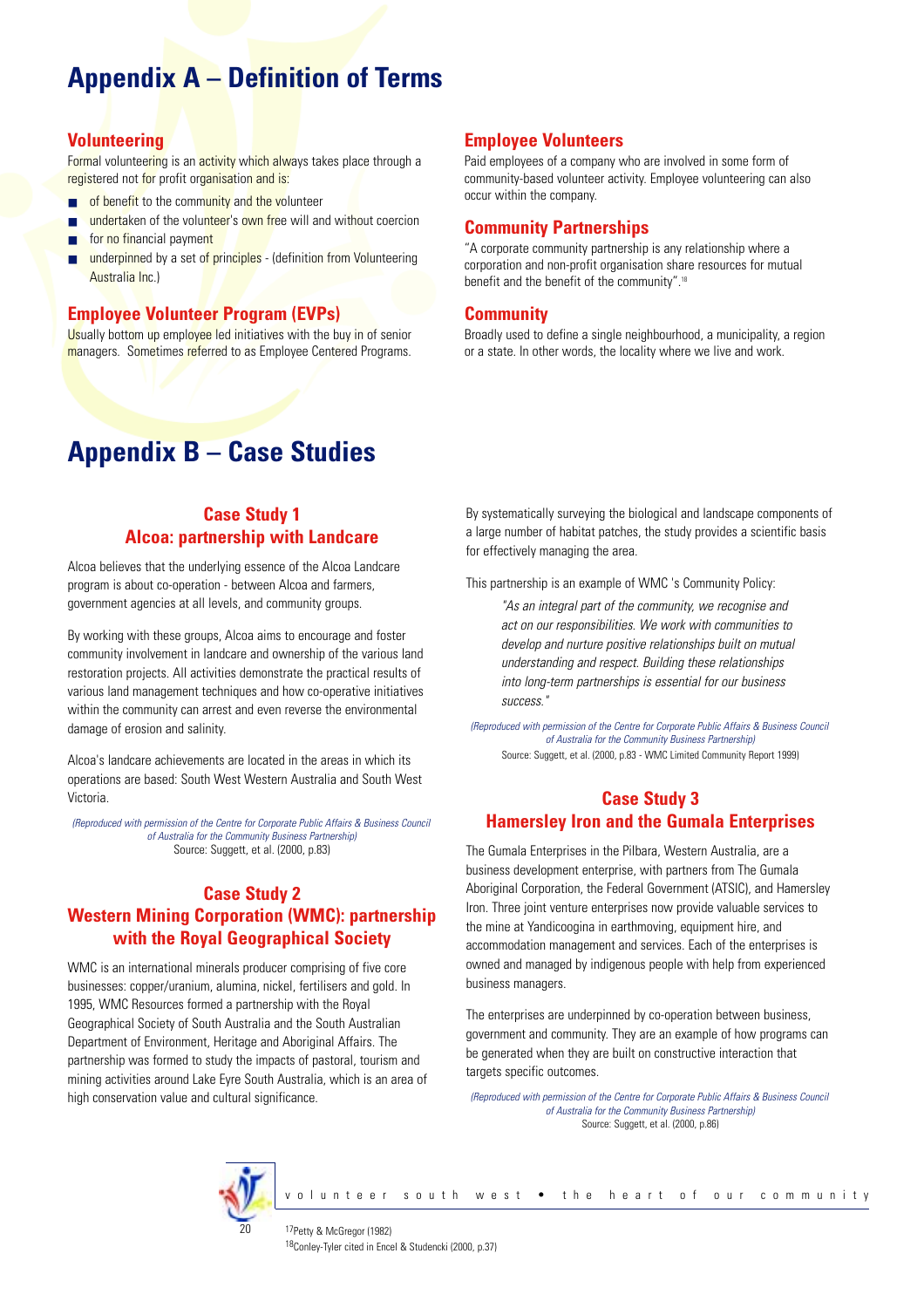## **Case Study 4 Kwinana Industries Council**

In 1995, the Minister for Education in WA officially launched the Excellence in Education Compact (EIEC) with the signing of the Memorandum of Understanding between representatives of local senior high schools, industry members of the Kwinana Industries Council (KIC) and the WA Chamber of Commerce. This agreement states that:

*"It is a commitment to work together to develop mutually beneficial long-term relationships in order to achieve excellence in education and broaden the learning experiences of students.*

*Ultimately the goal is to encompass a better understanding of commerce and industry. It aims to help students gain a better understanding of the working world that is their future."* 

The Compact provides a vehicle for fostering a higher community profile between the community and industry and at the same time brings a number of benefits to the community. Those benefits already show significant impact on the school community, industrial community and the general community of the Rockingham and Kwinana region. The prime origins of the Compact are:

- it was set up by industry under the umbrella of the Community Relations Advisory Committee of the KIC;
- it would be a two-way partnership;
- it was set up for permanency;
- it was set up for need;
- it was designed to be self-perpetuating; and
- it would embrace both schools and a broader local community.

The ongoing commitments are:

- continue pro-active roles of both industry and education institutes;
- ensure financial sustainability;
- keep pace with the rapid growth of programs; and
- continue research and development of delivery systems, strategies and needs through consistent and strategic communication, collaboration and negotiation with:
	- schools;
	- industry;
	- local community;
	- executive management bodies of the EIEC;
	- principals ' Consultative Group';
	- universities and TAFE;
	- other agencies such as Coastal Area Consultative Committee, Bridging the Gap, W.A. Department of Training, and local Chambers of Commerce;
	- employment bodies;
	- training providers:
	- others as identified:
	- development of on-line communications; and
	- adaptation of programs and strategies to accommodate requirements of a rapid increase in population.

*(Reproduced with permission of the Centre for Corporate Public Affairs & Business Council of Australia for the Community Business Partnership)* Source: Suggett, et al. (2000, p.89)

## **Case Study 5 Ernst & Young / United Way Partnership Targeted Program**

This program was initiated by a managing partner in the Perth branch who thought that a 'hands-on' approach to community involvement would be worthwhile activity to encourage employees to 'give something back to the community'. Two employees within his department nominated themselves for the coordination and implementation of a program. United Way - Australia was approached for assistance and a partnership was agreed on.

The program proposed at that time was to involve staff devoting a day a year of their time to working with charities in Western Australia. The work was to be completed during working hours at the cost of Ernst & Young.

Some 200 charities were approached to determine their interest in being involved and the assistance that they believed the staff of Ernst & Young could best provide. Because of the work demands on Ernst & Young employees projects are selected on a 'can do now' basis. Projects that require special training are avoided. Following an assessment process, Ernst & Young selected six charities from around 100 respondents. These charities receive volunteer contributions for one year and will then be reassessed by Ernst & Young.

The program administration is handled by a central coordinator who receives a list of requests from the six charities via United Way. These are then sent to employees via e-mail and employees then choose which projects they will spend time on.

Six months after implementation, some 150 Ernst & Young staff have participated in this program, working with these six charities on a variety of activities including: gift wrapping, mural painting, assisting the elderly with putting up Christmas decorations, manning stalls and information booths, collecting money and putting a food hamper together.

The program has been of great benefit to the charities as well as to staff. As one staff member states, *"If the firm hadn't made this available I wouldn't have realised how easy it is to volunteer… It is something that the whole firm from executives and managers down can be involved in"*. Another states that *"it exposes people to community members who may be experiencing real hardship, people that employees may not have much previous contact with."* In this sense volunteering raises the social awareness of Ernst & Young's employees whilst providing them with a vehicle for action.

According to John Carlson, Vice Pres., United Way (WA) *"since the program was started, United Way has received a number of expressions of interest from other businesses wanting to establish similar volunteer programs. Hopefully, the Ernst & Young experience has set the stage for the growth of this type of program in Western Australia and indeed, throughout Australia."*

*(Adapted from Ernst & Young and http://www.partnership.zip.com.au/Seminars.html)*

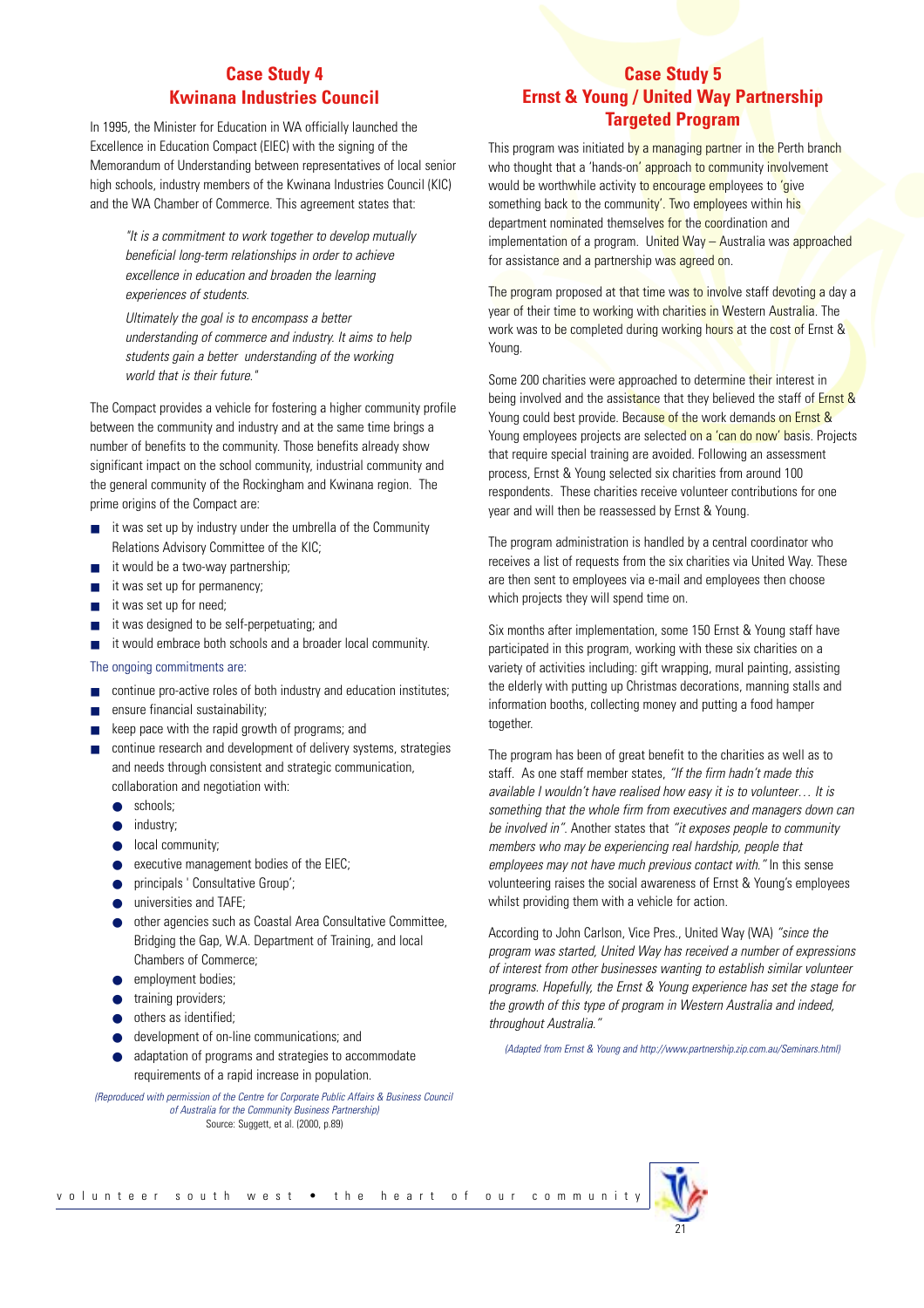## **Case Study 6 Westpac: employee and company dollar contributions**

Westpac Matching Gift is a program that supports the generosity of staff by matching dollar for dollar their contributions to any tax deductible charity of their choice. Staff may contribute to the taxdeductible charity of their choice through regular payroll deductions or one-off donations, or through team based internal fund raising. Westpac matches these contributions up to a limit of \$5,000 per person per year. However, there is no limit to how much Westpac will match for teambased fund raising.

In short, this is another means for us to congratulate and celebrate our staff and their community involvement.

*(Reproduced with permission of the Centre for Corporate Public Affairs & Business Council of Australia for the Community Business Partnership)* Source: Suggett, et al. (2000, p.117)

## **Case Study 7 Lend Lease: community day**

The core activity related to community involvement is the 'Lend Lease Community Day ' - a global annual day where employees from all parts of the company and in all countries are encouraged to take a day out of the office to help with community projects. It has been operating since 1996 and now has around 70% employee involvement.

Conditions of involvement are that: it is team based and generated on work teams involving at least three people in an activity; the activity requires employees to be physically present and to use skills that they have; and that the activity matches the expectations of the charity nominated. The involvement does not involve fund raising. The key test is that 'you feel you have made a difference '. The concept is that the activity adds value to the work of a community group.

Themes that are evident over the years have been a focus on the elderly, the environment and children and youth.

*(Reproduced with permission of the Centre for Corporate Public Affairs & Business Council of Australia for the Community Business Partnership)* Source: Suggett, et al. (2000, p.115)

## **Case Study 8 Freehill, Hollingdale and Page: Pro Bono services**

Freehill Hollingdale and Page's pro bono work refers to free legal and related services to individuals, corporations or public interest groups who promote the public good or require assistance with matters that are related to the public good.

The firm considers it important to distinguish between motives and benefits of pro bono work. The main motive (driving force) is the firm's concern for the community (i.e. the genuine desire to provide selected recipients with free and open legal services). However they also recognise that commercial benefits are derived from (but do not drive) pro bono work, including:

- improved culture within the firm;
- ability to attract and maintain staff;
- stronger client loyalty; and
- improved profile in the legal and commercial community.



In the early 1990s a formal pro bono plan was established. Under this program services must be related to matters for the public good - the program is operated independently from the marketing program. Pro bono services are provided under two categories:

- approved pro bono clients (organisations) for whom a range of all legal work is done on a pro bono basis (generally long term relationships/partnerships); and
- legal work provided to individuals or organisations for a specific matter (generally shorter term relationships/partnerships).

The programs and clients vary across the Melbourne, Sydney, Perth and other offices reflecting the variation in each offices response to the individual needs of the community.

*(Reproduced with permission of the Centre for Corporate Public Affairs & Business Council of Australia for the Community Business Partnership)* Source: Suggett, et al. (2000, p.118)

## **Case Study 9 The Body Shop: Manly Warfe, NSW**

Employee volunteer efforts can manifest in a variety of ways as evidenced by the following case study where the motivation of one staff member enabled a targeted sum to be raised for the provision of a shelter for earthquake victims in India.

Shortly after a major earthquake in India in 2001, a fax was received by The Body Shop's head office from Medecins sans Frontiers (Doctors without Borders) requesting donations for earthquake relief. This fax was then forwarded on to retail outlets and branches. The fax explained how a donation as small as \$81 could immunise 300 children, \$588 could shelter 10 families or \$1443 could provide shelter for 3000 displaced people for up to 3 months. The small amounts and what they could achieve motivated a Body Shop staff member from the Manly Warf branch to start asking for donations and explaining why and what it was for. A donation jar was placed on the counter and signs were posted in the shop explaining goals and objectives. Their goal was to raise \$1443 for shelter for displaced people. The response from customers was so positive that staff members started to discuss other ways they could raise the money. Staff began offering hand massages and makeovers in return for a gold-coin donation.

The staff member who originally responded to the call for help knew that they could do more so they suggested a charity night in the store, which was readily accepted by all other staff who were keen to participate. The Body Shop donated some goods, and let staff open the store outside of normal trading times. The staff agreed to donate their pay for the time involved. The store was made up like an Indian bazaar, tables overflowing with bargains, lucky dips, Indian music and Ayurvedic fragrances filling the air. According to all involved "The night was a great success. The atmosphere was really buzzing and the customers and the staff left with a feeling that they had really been able to achieve something". In total \$1049 was raised for the people in India.

The above is a good example of how one staff member's ideas were put into use to help people in need. The project was a target oriented, short-term, staff driven one, with essential support coming from The Body Shop management.

volunteer south west • the heart of our community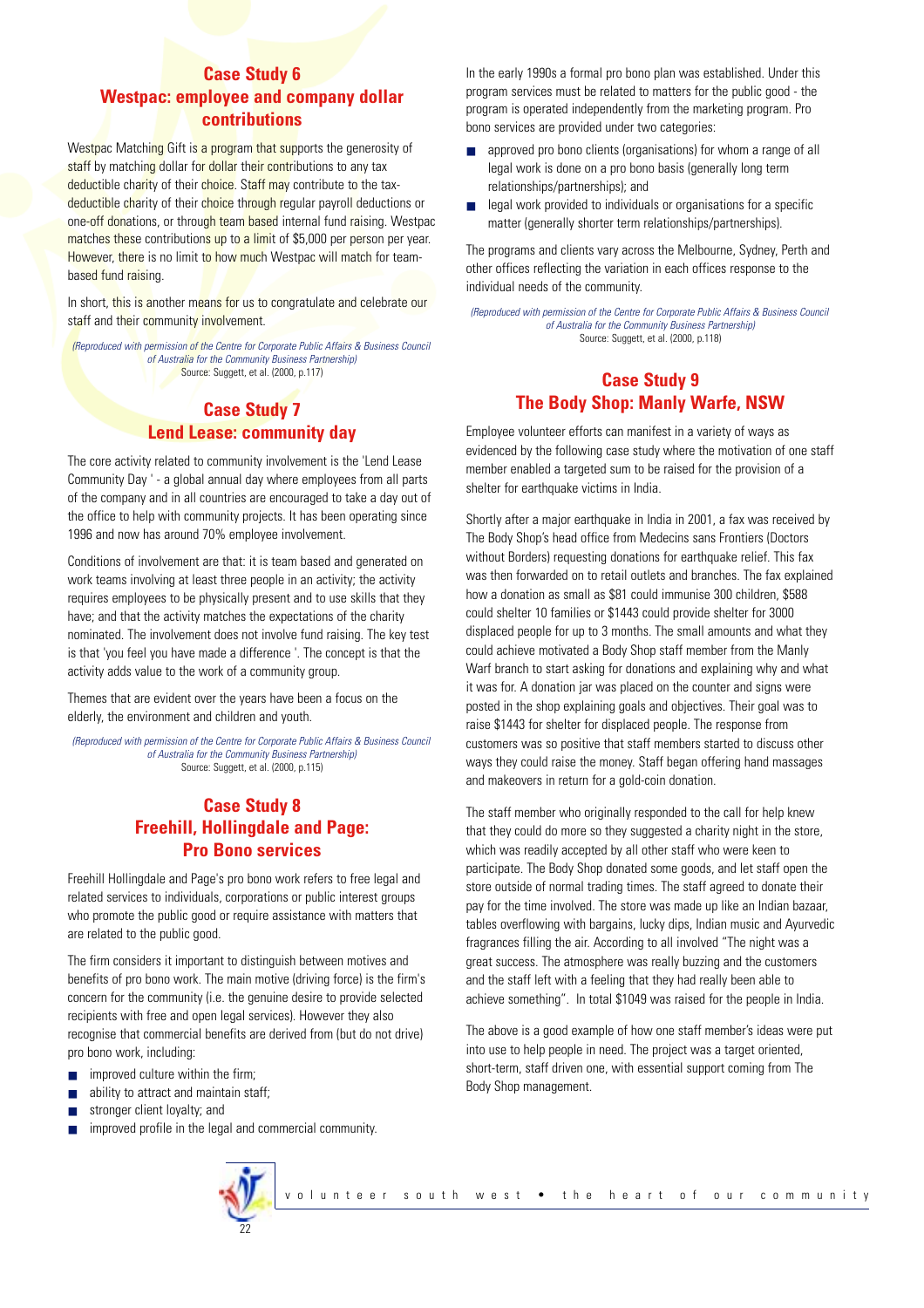## **Appendix C –**

## **Basic Characteristics, Evaluation Methods & Example Evaluation Areas**

## **Surveys**

- quantitative measures
- commonly incorporates directed question format with limited choice responses
- includes assessment of balance sheet fiscal data (inputs/outputs, productivity)
- reported numerically

Examples of quantitative survey evaluation areas:

- Balance sheet fiscal assessment of resources input monetary, staff costing, other resources
- Community involvement and business performance
- Staff Productivity work stoppages, staff retention, sick days, production/sales outputs
- Workplace morale and motivation/satisfaction (also may be thematic reporting or case study)
- Project progress and achievement of milestones (also may be thematic reporting)
- Community attitude and perception of company that cares for its community and has positive, active social policies (also may be thematic reporting or case study)
- Community perception of company as a good neighbour (also may be thematic reporting or case study)

## **Case Studies**

- qualitative measurement
- commonly used to examine the entire project, or focal points
- comprises interviews of stakeholders or can be workshops
- reported as narrative or chronicle

Examples of case study evaluation areas:

- Stakeholder experience of project process
- Stakeholder experience of project outcome
- Community perception of environmental enhancement or conservation (also may be thematic reporting )

## **Thematic Reporting**

- qualitative measurement
- may be directed or open question format with extended answers
- normally conducted through interview of individuals
- occurrence of similar themes and concepts Examples of thematic reporting evaluation areas:

#### *Positive/negative media commentary on community activities*

- Stakeholder feedback on project outcomes
- Employee skill gains assessment supervisor/personal opinion
- Understanding of co-workers and respect for diversity
- Heightened appreciation of benefits provided by the team
- Feelings of affirmation of personal capability and self worth

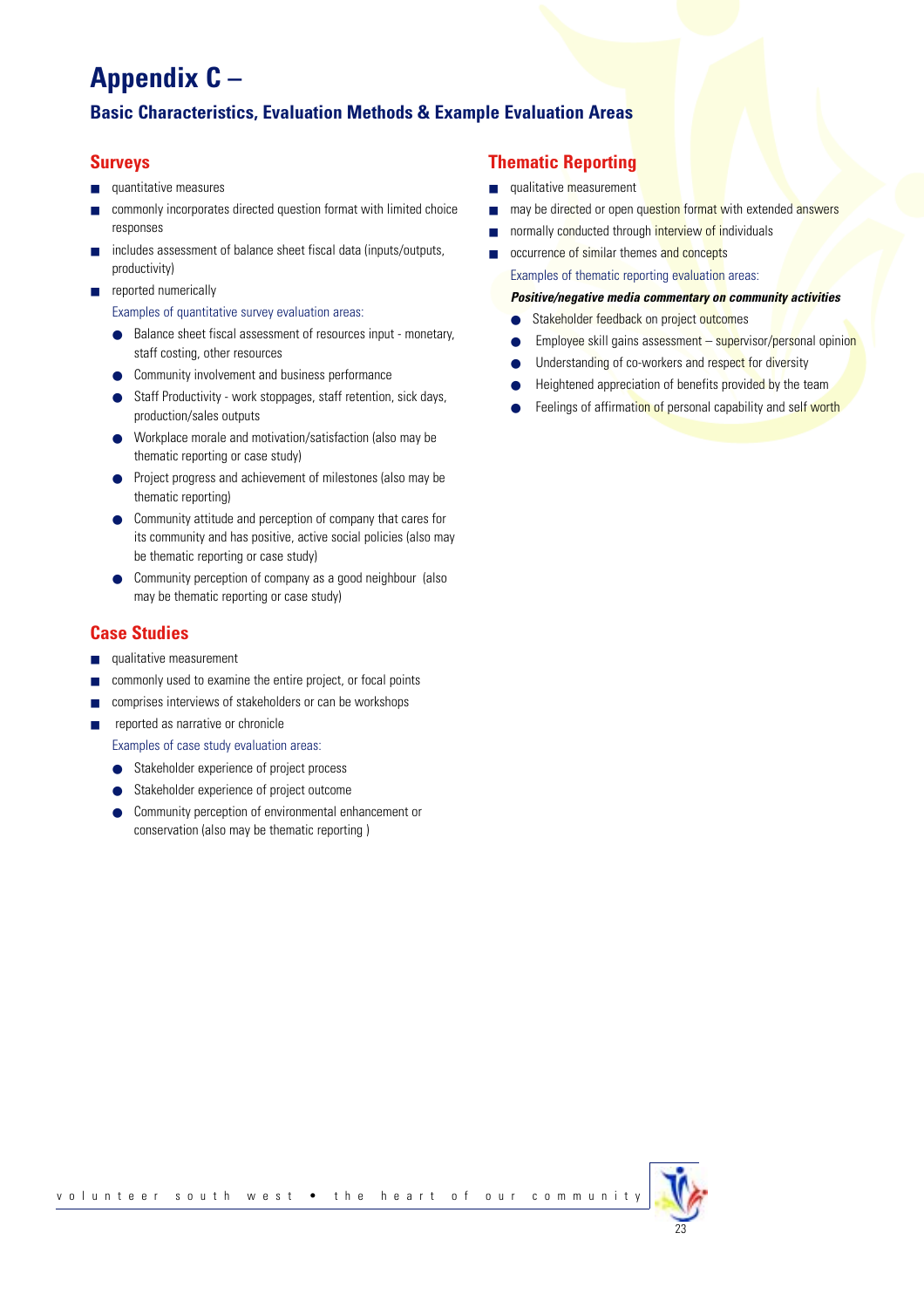## **Appendix D – Resources and Proformas**

### **Corporate Assistance**

**Research Articles, Implementing Partnerships and Starting EVPs, Non-Profit Sector Information and Links**

**Points of Light Foundation and Volunteer Centre National Network** www.pointsoflight.org/

**The Prime Minister's Community Business Partnership** www.partnership.zip.com.au/home.html

**Institute for Volunteer Research UK** www.ivr.org.uk/

**Business Impact** www.business-impact.org/bi2/front/index.cfm

**Charity Village** www.charityvillage.com/research

**Business for Social Responsibility** www.bsr.org/resourcecenter/content2.asp

#### **Books, Publications and References on the Web**

www.pointsoflight.org/assistance/assistance\_corporate\_books.html www.avaintl.org/resources/bibliography.html www.conference-board.org/products/research.cfm www.partnership.zip.com.au/media/SortedBiblio.pdf

#### **Volunteer Links**

WESTERN AUSTRALIA

#### **Volunteering Western Australia**

City West Lotteries House 2 Delhi Street, West Perth WA 6000 Tel: (08) 9420-7288 Fax: (08) 9420-7289 Web Site: www.volunteer.org.au E-mail: community@volunteer.org.au

#### **Volunteer South West**

Lotteries House 101 Victoria Street, Bunbury WA 6230 Tel: (08) 9791 3214 Fax: (08) 9791 3333 E-mail: volentsw@free2air.com.au

#### **Esperance Volunteer Referral Centre**

Recreation & Sports House James Street, Esperance WA 6450 Tel: (08) 9072 0346 Fax: (08) 9072 0346 E-mail: evrc@emerge.net.au

#### **Peel Volunteer Referral Centre**

Lotteries House 7 Anzac Parade, Mandurah WA 6210 Tel: (08) 9581 1187 Fax: (08) 9586 1187 Website: www.peel.ecommunity.com.au/wiz/peelvolunteers E-mail: pvrc@southwest.com.au

#### **Geraldton Centacare Family Services**

116 Durlacher Street PO Box 2717, Geraldton WA 6531 Tel: (08) 9921 1433 Fax: (08) 9921 4358 E-mail: Karen.townrow@centacare.wn.com.au



OTHER AUSTRALIAN CENTRES

#### **Volunteering Australia**

4th Floor, Ross House 247-251 Flinders Lane, Melbourne Victoria 3000 Ph: (03) 9663 6994 Fax: (03) 9650 8868 Website: www.volunteeringaustralia.org E-mail: volnsw@volunteering.com.au

#### **Volunteering NSW**

2nd Floor, 228 Pitt Street, Sydney NSW 2000 Ph: (02) 9261 3600 Fax (02) 9261 4033 Website: www.volunteering.com.au E-mail: fxy@pegapc.org

#### **Volunteering SA**

1st Floor, 220 Victoria Square, Adelaide SA 5000 Ph: (08) 8221 7177 Fax: (08) 8221 7188 Website: www.volunteeringsa.org.au E-mail: volsa@volunteeringsa.org.au

#### **Volunteering Tasmania**

18 Goulburn Street, Hobart Tasmania 7000 Ph: (03) 6231 5550 Fax: (03) 6234 4113 Website: www.volunteeringaustralia.org/tasmania E-mail: volunteering.tasmania@tassie.net.au

#### **Volunteering ACT**

Cnr Chandler and Cameron Street, Belconnen ACT 2616 (PO Box 1067, Dickson ACT 2602) Ph: (02) 2651 4060 Fax: (02) 6251 4161 Website: www.volunteeract.org.au E-mail: volact@volunteeract.org.au

#### **Volunteering Queensland**

6th Floor, 333 Adelaide Street, Brisbane Qld 4000 (GPO Box 623, Brisbane Qld 4001) Ph: (07) 3229 9700 Fax: (07) 3229 2392 Website: www.powerup.com.au/~volqld E-mail: volqld@powerup.com.au

#### **Volunteering Victoria**

4th Floor, 247-251 Flinders Lane, Melbourne Vic 3000 Ph: (03) 9650 5541 Fax: (03) 9650 8868 Website: www.vicnet.net.au/vicnet/vcv/vcv.html E-mail: volunteer@infoxchange.net.au

#### **Volunteering NT**

Level 4, Darwin Central 21 Knuckey Street, Darwin NT 0800 (GPO Box 4676, Darwin NT 0801) Ph: (08) 8981 3405 Fax: (08) 8941 0279 E-mail: volunteering\_nt@pcta4.net.au

#### **Govolunteer**

Suite 2, 33 Queens Road, Melbourne Vic 3004 Ph: (03) 9820 4100 Fax: (03) 99820 1206 Website: www.govolunteer.com.au E-mail: govolunteer@infoxchange.net.au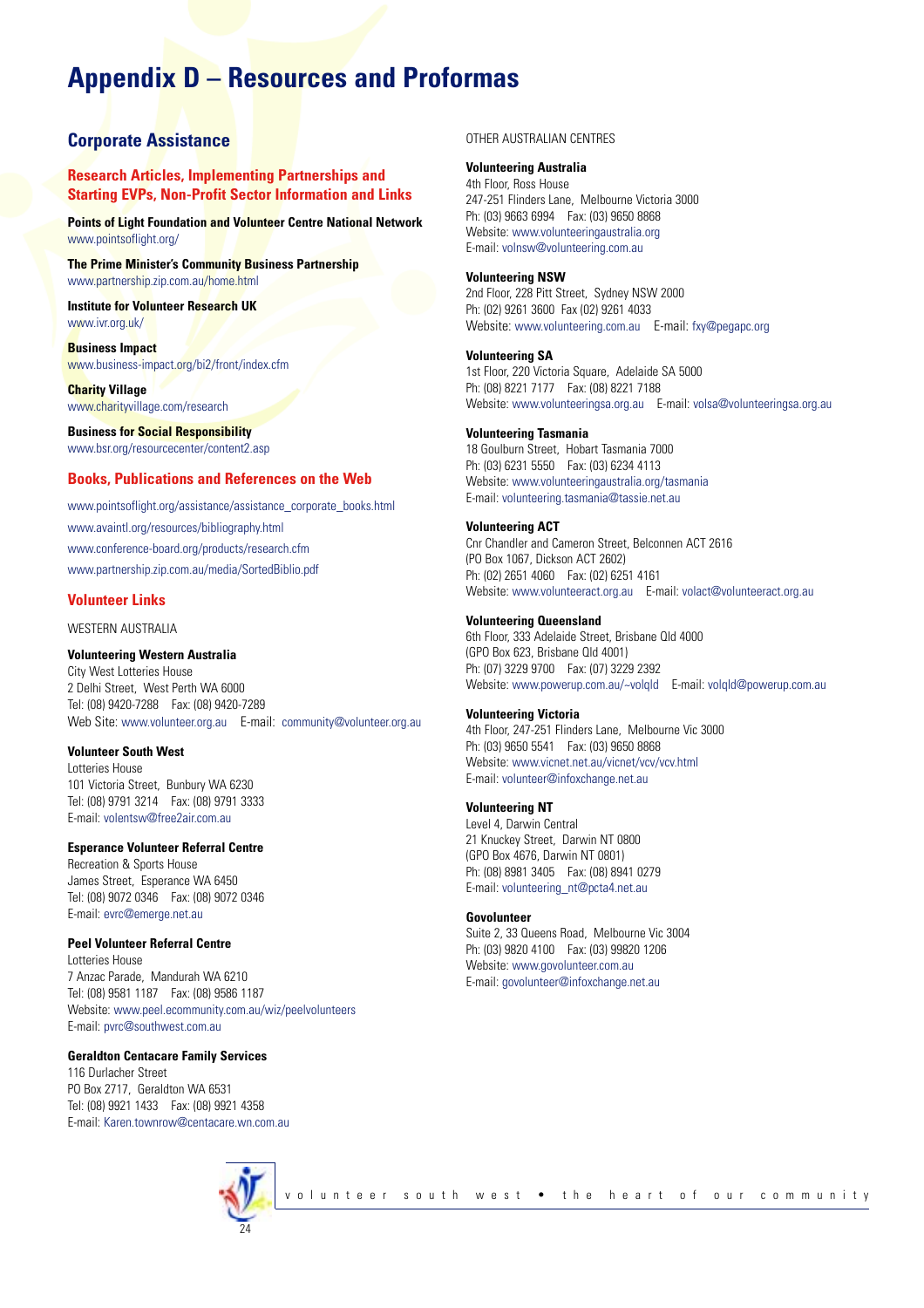### **Health & Safety**

**Volunteer Occupational Safety & Health in Western Australia** Safetyline on-line: www.safetyline.wa.gov.au/pagebin/pg006842.htm

## **World Wide**

**United Nations 2001 International Year of the Volunteer** Website: www.iyv2001.org

**Volunteer Canada** Website: www.volunteer.ca

**National Centre for Volunteering U.K.** Website: www.volunteering.org.uk

**International Association for Volunteer Effort** Website: www.iave.org

**NCVO UK** Website: www.ncvo-vol.org.uk

**World Conference** Website: www.volunteer.nl

**Business in The Community: Cause Related marketing** Website: www.crm.org.uk/

**Website for people concerned with improving the social, environmental and economic performance of business** Website: www.zadek.net/

**The Volunteer Legal Handbook 6th Edition (USA)** Website: iciclesoftware.com/vlh/VLH6Intro.html

**The PerCent Club** Website: www.percent.org.uk/welcome.htm

## **Corporate Citizenship**

**The Corporate Citizenship Company**  Website: www.corporate-citizenship.co.uk/

**Business Community Connections** Website: www.bcconnections.org.uk/

**International Society for Third Sector Research** Website: www.jhu.edu/~istr/

**Independent Sector USA** Website: www.indepsec.org/

**The Prime Minister's Community Business Partnership** Website: www.partnership.zip.com.au/home.html

**The Corporate Responsibility Group** Website: www.corporateresponsibilitygroup.com/

**Coordinating Employee Community Involvement Links Europe** Website: www.cecile.net/

**The Copenhagen Centre** Website: www.copenhagencentre.org

**Corporate Social Responsibility Forum** Website: www.csrforum.org/

**Corporate Citizen Research Unit: Deakin University** Website: arts.deakin.edu.au/ccr/

**The Conference Board** Website: www.conference-board.org/

**David Grayson – Corporate Social Responsibility** Website: www.davidgrayson.net/

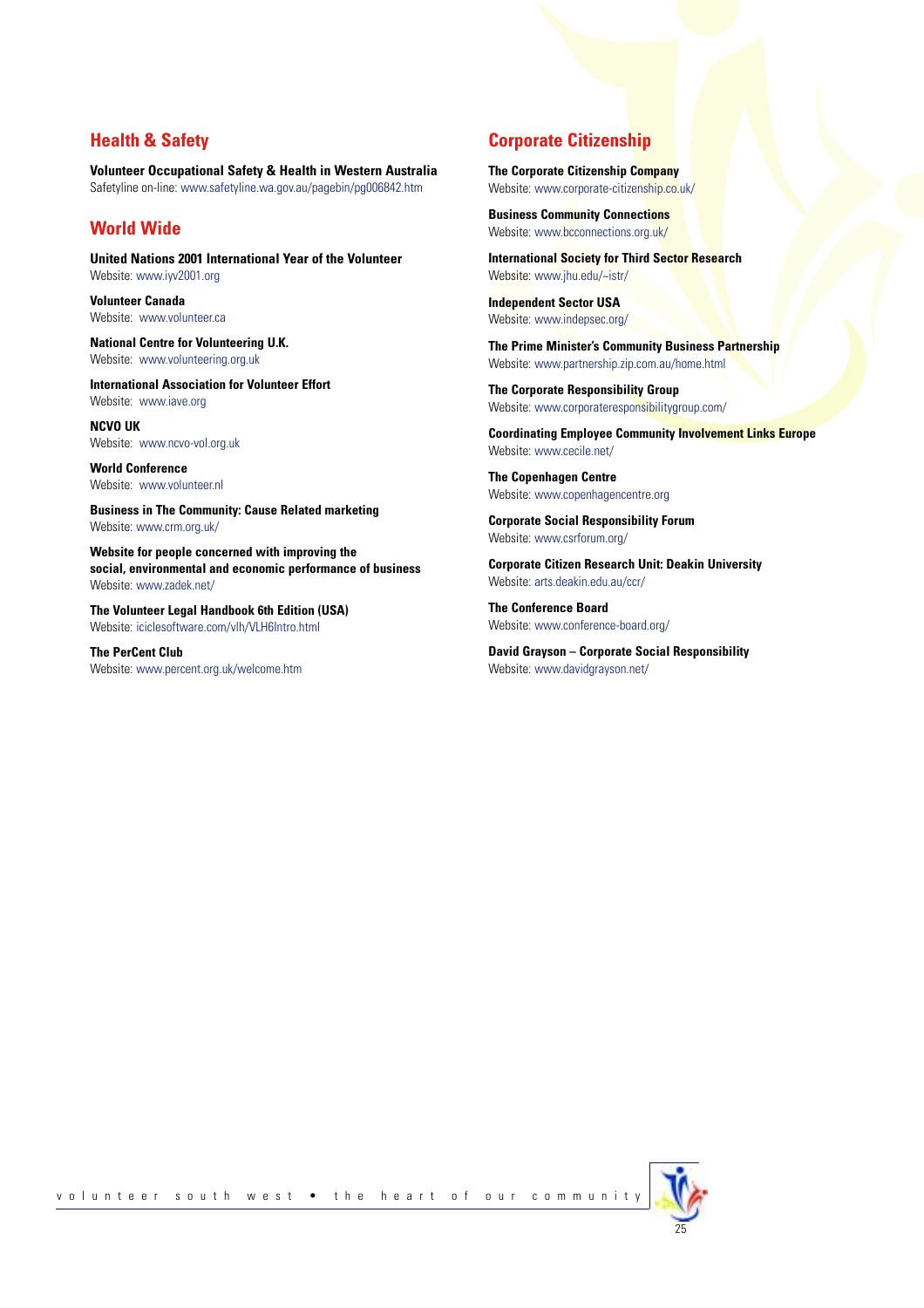## **Proforma – Starting Out, Keeping On**

## **What do you have to offer?**

- What are you offering a business/community partner?
- To what extent are you willing to offer this (are there any limitations)?

#### **Potential partner profile**

- What sort of field of business/work will a good potential partner be in? What size of organisation would suit you?
- What sort of values and culture will the partner have?

### **Finding and researching potential partners**

- How will you gain knowledge and a relationship with potential partners?
- How will you get to know and assess the potential partner?

#### **Making the approach**

- Who is the most appropriate person to approach the organisation you are considering?
- How will you build a relationship with the person you are approaching?

### **Quick assessment of readiness**

|                                                                             | Needs Work $\checkmark$ | Yes $\sqrt$ |
|-----------------------------------------------------------------------------|-------------------------|-------------|
| Have you identified what you want from the partnership?                     |                         |             |
| Have you determined what you have to offer?                                 |                         |             |
| Have you identified the profile of a potential partner?                     |                         |             |
| Have you identified potential organisations?                                |                         |             |
| Have you researched potential organisations?                                |                         |             |
| Do you know how you will build your relationships with a potential partner? |                         |             |

### **Next Steps**

What are the next steps and who will you get involved/talk to?

| <b>People to Involve/talk to</b> |  |  |
|----------------------------------|--|--|
| . .                              |  |  |
| 2.                               |  |  |
| 3.                               |  |  |

**Developed for the PRIME MINISTER'S COMMUNITY BUSINESS PARTNERSHIP by Andrew Donovan**

(used with permission)

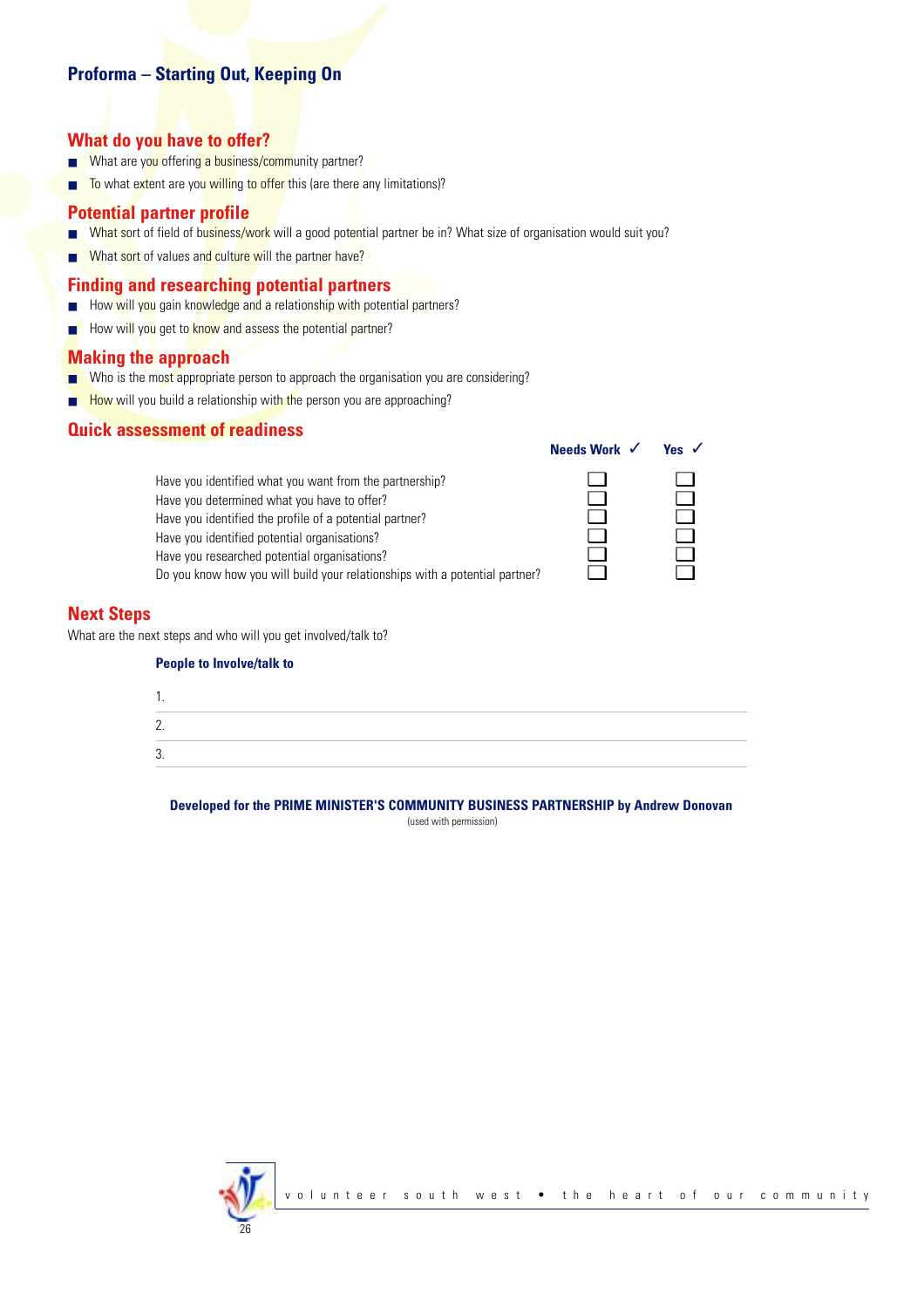## **Proforma – Key Steps to Choosing a Community Project**

### **1. Identify interests of staff**

■ Meet with all staff and brainstorm to find out what kind of projects interest everyone in the team.

#### **2. Contact relevant organisations**

- Call your local council for a directory of organisations in the area.
- Contact your state Volunteer Information Centre.
- Contact other Companies close by and think about doing a project together.

## **3. Research Organisation**

- Ensure the project fits within the company guidelines.
- Use Checklist for Choosing a Community Partner.
- Make sure the organisation has a public liability insurance policy in place that covers volunteer workers, before commencing a project.

### **4. Decide on a Project**

- Meet with all staff to discuss what was researched and choose a project.
- If all staff do not agree on a project, consider spending time with more than one organisation.
- Contact community organisation to arrange a starting date and complete the contract form.
- Organise a roster.

#### **5. Starting the Project**

- Ensure all staff attending the program are fully briefed.
- Make sure all forms are completed and sent off to Community Projects Coordinator by the due dates!

27

■ Enjoy yourselves!

## **Example Checklist for Choosing a Community Project**

|    | <b>1.</b> Is this organisation a not for profit organisation?                                                                              | $\Box$ YES | $\Box$ NO    |
|----|--------------------------------------------------------------------------------------------------------------------------------------------|------------|--------------|
|    | <b>2.</b> Does this organisation genuinely need volunteer assistance?                                                                      | $\Box$ YES | $\square$ NO |
|    | <b>3.</b> Does the purpose of this organisation match The Body Shop's social and environmental mission?                                    | $\Box$ YES | $\Box$ NO    |
|    | 4. Is it geographically suited to your store? (no more than 20 minutes away)                                                               | $\Box$ YES | $\square$ NO |
|    | 5. Does this organisation have volunteer insurance to cover you for the volunteer work that you will be doing?                             | $\Box$ YES | $\square$ NO |
|    | 6. Does this organisation have a written volunteer policy explaining your rights and what you can expect<br>from the organisation?         | $\Box$ YES | $\Box$ NO    |
|    | 7. Does this organisation have a manager of volunteers or a contact person whose job is to support and<br>supervise the volunteer program? | $\Box$ YES | $\Box$ NO    |
| 8. | Will you receive adequate training and orientation for you to perform your job?                                                            | $\Box$ YES | $\square$ NO |
|    | <b>9.</b> Is this a suitable community project for our company?                                                                            | $\Box$ YES | $\square$ NO |
|    |                                                                                                                                            |            |              |

#### **Source: THE BODY SHOP – Community Project Guide for Stores**

(pro forma by permission)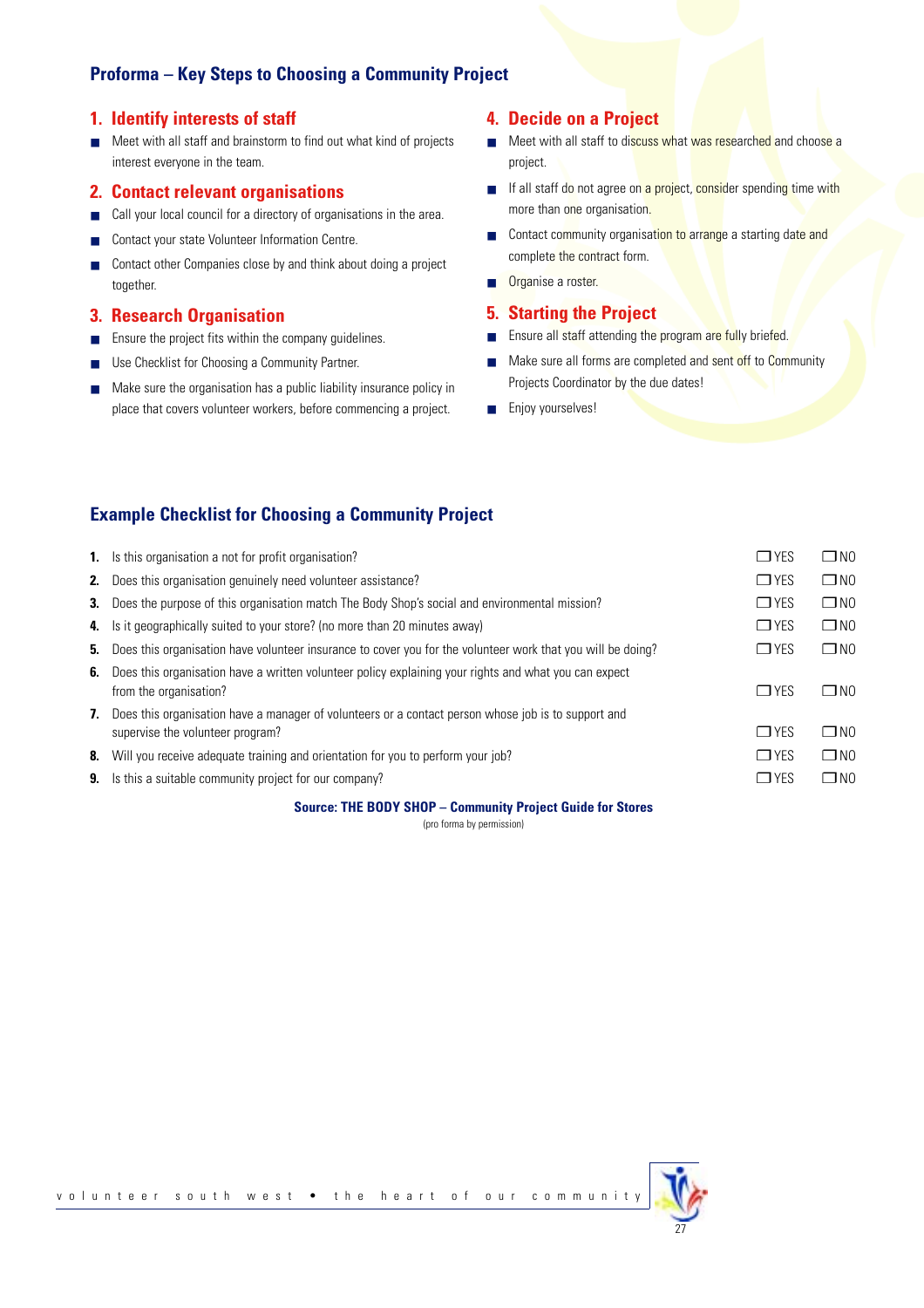## **Appendix E – Bibliography and References**

### **References**

- Business for Social Responsibility. (2001). *Volunteerism*, [on-line article]. BSR. Available: http://www.bsr.org/resourcecenter/ [2001, 30 April].
- Business in the Community. (2000). *Benchmarking template*, [on-line]. The PerCent Club. Available: http://www.percent.org.uk/welcome.htm [2001].
- Centre for Corporate Public Affairs and the Business Council of Australia. (2000). *Corporate community involvement: establishing a business case.* Melbourne: Centre for Corporate Public Affairs.

Charity Village. (2001). [on-line].

Available: http://www.charityvillage.com.research [2001, May].

- Heidrich, K. W. (1990). *Working with volunteers in employee services and recreation programs*. Champaign, Ill: Sagamore publishing.
- Lukka, P. (2000). *Employee volunteering: a literature review* (Working paper ). London: Institute for Volunteering Research.
- Oppenheimer, M. (2000a). An overview of the voluntary principle in Australia: why the past matters. In M. Oppenheimer & J. Warburton (Eds.), *Volunteers and volunteering, an overview of the voluntary principle in Australia: why the past matters*, (pp. 9-18). Sydney: The Federation Press.
- Petty, B., & McGregor, M. (1982). *For love not money: a handbook for volunteers*. Blackburn, Vic: Dove Communications.
- Suggett, D., Goodsir, B., & Pryor, S. (2000). *Corporate community involvement: establishing a business case*. Melbourne: Centre for Corporate Public Affairs and the Business Council of Australia.
- The Prime Minister Business Community Partnership. (2000). [on-line]. Available: http://www.partnership.zip.com.au/home.html [2001].

## **Bibliography**

- Allen, K. K. (1980). *Worker volunteering: a new resource for the 1980's*. New York: AMACOM.
- Baldock, C. V. (1990). *Volunteers in welfare*. Sydney: Allen & Unwin.
- Cannon, T. (1994). *Corporate responsibility: a textbook on business ethics, governance, environment: roles and responsibilities*. London: Pitman.
- Cull, J. G., & Hardy, R. E. (1974). *Volunteerism: an emerging profession*. Springfield, Ill: Thomas.
- Curtis, M., Noble, J., & Volunteer Centre of S.A. (1988). *Volunteer management: a resource manual*. Adelaide: Volunteer Centre of S.A.
- Davies, S., & Community Contacts. (1989). *Community minded: practicalities for voluntary community work* ( 3rd rev. ed.). Scarborough, W.A: Community Contracts.
- Esmond, J. P. D. (2001). *Count me in: 501 ideas on recruiting volunteers*. Victoria Park: New Seasons Publications.
- Farrar, A., & Inglis, J. (1996). *Keeping it together: state and civil society in Australia*. Leichhardt, N.S.W: Pluto Press Australia in association with the Australian Council of Social Service.
- Fisher, J. C., & Cole, K. M. (1993). *Leadership and management of volunteer programs: a guide for volunteer administrators*. San Francisco: Jossey-Bass.
- Fletcher, K. B. (1987). *The 9 keys to successful volunteer programs*. Washington, D.C: Taft Group.
- Forward, D. C. (1994). *Heroes after hours: extraordinary acts of employee volunteerism*. San Francisco: Josey-Bass.
- Handy, C. B. (1988). *Understanding voluntary organizations*. Harmondsworth: Penguin.
- Hardwick, J. M., Graycar, A., & University of New South Wales. Social Welfare Research Centre. (1982). *Volunteers in non-government welfare organisations in Australia: a working paper*. Kensington, N.S.W: Social Welfare Research Centre University of New South Wales.
- James, G. (2001). Volunteering for fools. *The Journal of Volunteer Management*, 2(32), 12-18.
- Kingsley, B., Tomlins, B., & Curtin University of Technology. (1992). *Volunteering: a joint endeavour*. [Perth, W.A.]: Curtin University of **Technology**
- Knight, J., & Council of Social Service of Western Australia. (1986). *Volunteers: what would we do without you?* Perth, W.A: Western Australian Council of Social Service.
- Kochan, T. A., Piore, M. J., & Locke, R. M. (1995). *Employment relations in a changing world economy*. Cambridge, MA: MIT Press.
- Kupke, D. (1991). *Volunteering: how to run a successful volunteer program with happy volunteers, how to get more satisfaction out of being a volunteer*. Perth, W.A: Elephas.
- Laabs, J. J. (1993). Corporate volunteersim yields more than good feelings. *Personnel Journal*, 72(11), 20-21.
- Lauffer, A., & Gorodezky, S. (1977). *Volunteers*. Beverly Hills, Calif: Sage Publications.
- Lisman, C. D. (1998). *Toward a civil society: civic literacy and service learning*. London: Bergin & Garvey.
- Margaret, C., & Noble, J. (1988). *Volunteer management: a resource manual*. Adelaide: The Volunteer Centre of South Australia.
- Morehead, A., & Australian Council of Social Service. (1996). *Volunteering in Australia* (0858712520). Sydney: A.C.O.S.S.
- Noble, J., & Volunteer Centre of S.A. (1991). *Volunteering: a current perspective*. Adelaide: Volunteer Centre of South Australia.
- Oppenheimer, M., & Warburton, J. (Eds.). (2000b). *Volunteers and volunteering*. Sydney: The Federation Press.
- Paton, R., Batsleer, J., Cornforth, C., & Open University. (1992). Issues in voluntary and non-profit management: a reader. Wokingham, England; Reading, Mass: Addison-Wesley Pub. Co. in association with the Open **University**
- Points of Light Foundation. (1999a). *The link grows stronger: executive summary*, [on-line]. Available: http://www.pointsoflight.org/beta/assistance/b2b\_broch.pdf [2001, 30 April].

Points of Light Foundation. (1999b). *The corporate volunteer program as a strategic resource*, [on-line]. Available: http://www.pointsoflight.org/beta/assistance/b2b\_broch.pdf [2001, 30 April].

- Saunders, P., & Winter, I. (1999). Social capital and social policy conference. *Family Matters*, 52(Autumn 1999), 49-50.
- Scheier, I. H., & National Information Center on Volunteerism. (1978). *Winning with staff: a new look at staff support for volunteers*. Boulder, Colo: National Information Center On Volunteerism.
- Straka, K. (1991). *Corporate volunteers*. The Journal of Volunteer Administration (1), 16-20.
- Taylor, M. (1997). *The best of both worlds: the voluntary sector and local government*. Layerthorpe: York Publishing Services.

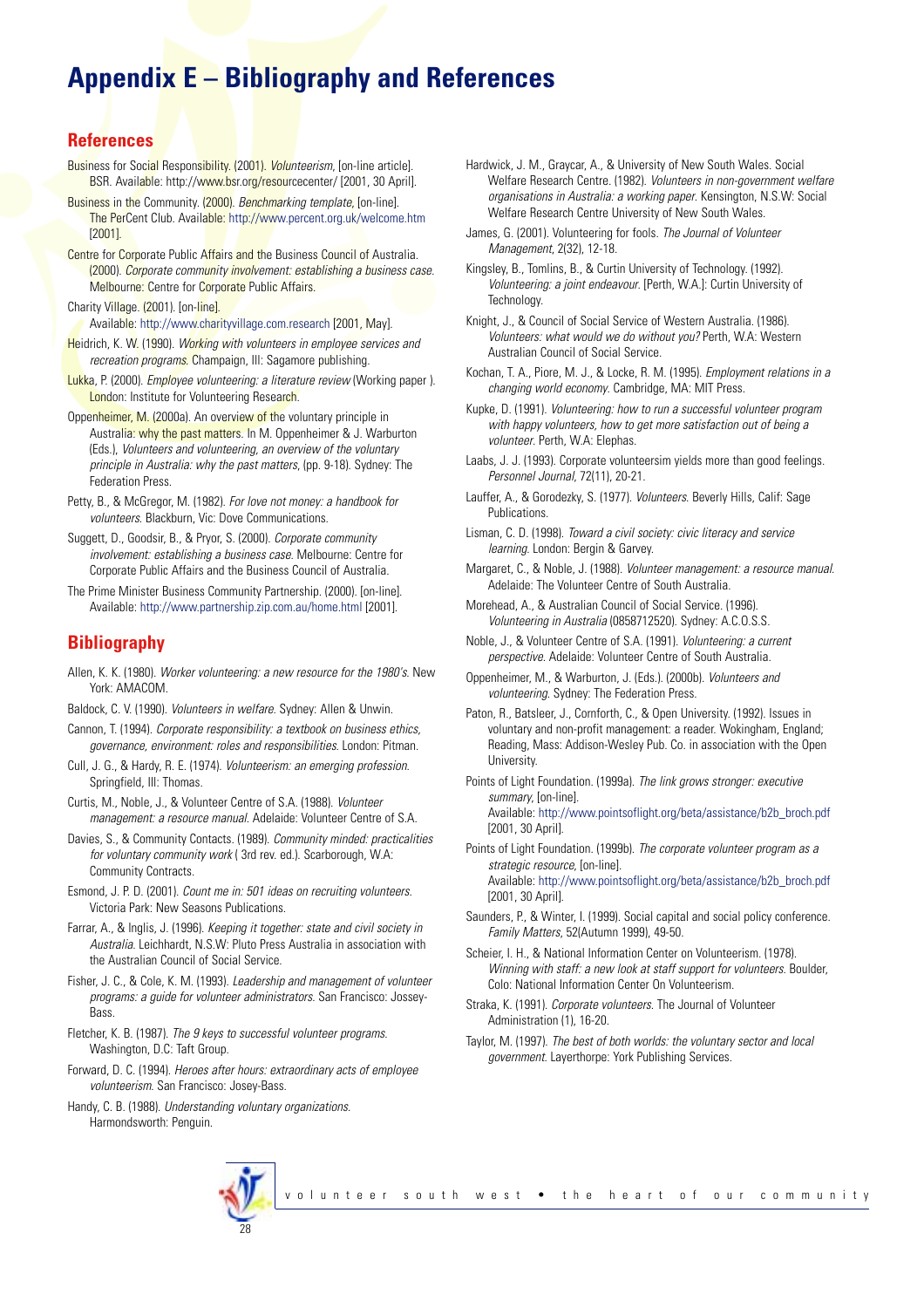

## PHOTOGRAPHS COURTESY OF

Volunteering Western Australia Iluka Resources Limited Edith Cowan University Different by Design